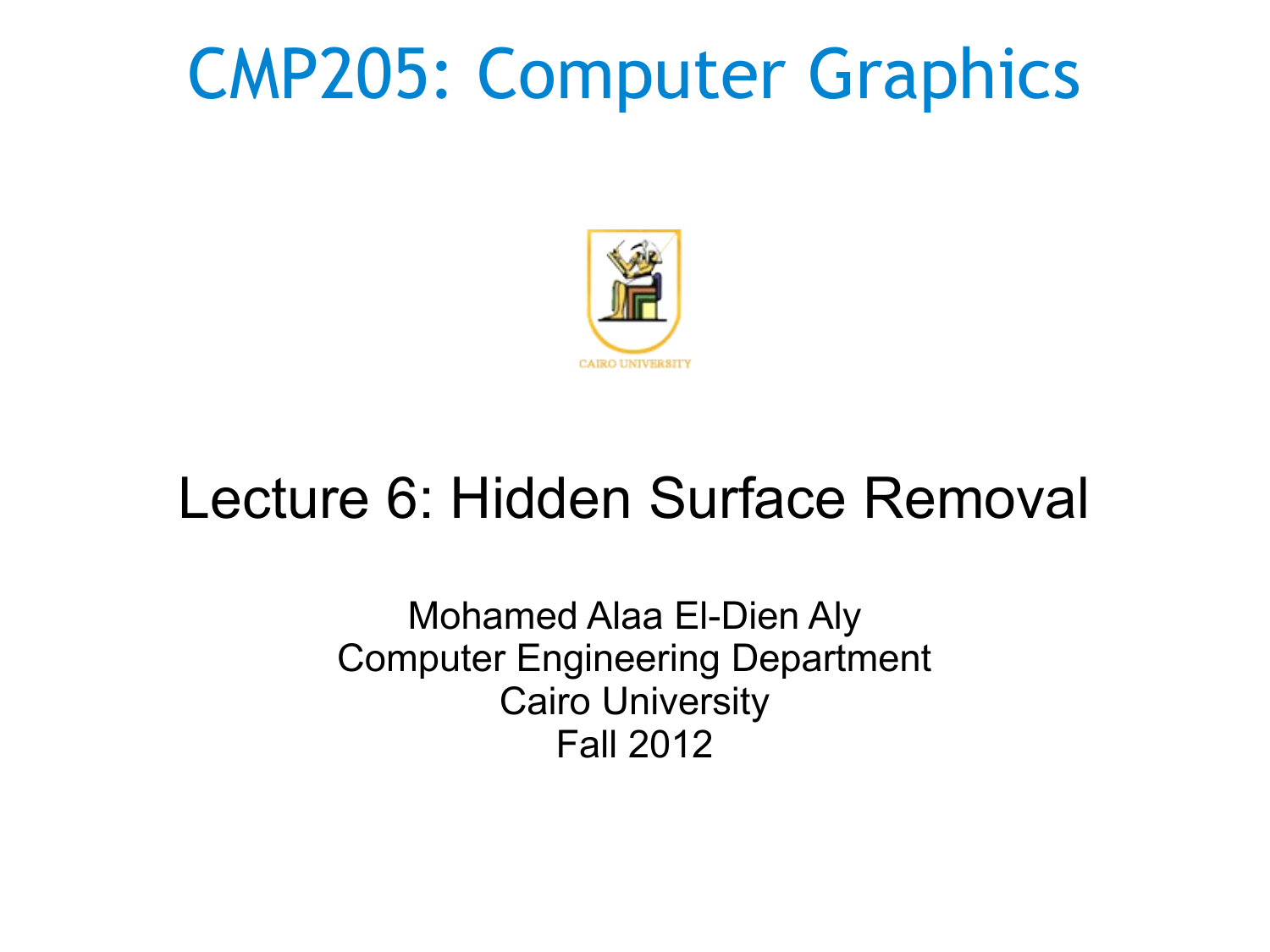# Agenda

- Z-Buffer
- Painter's Algorithm
- BSP Trees

Acknowledgment: Some slides adapted from Steve Marschner and Maneesh Agrawala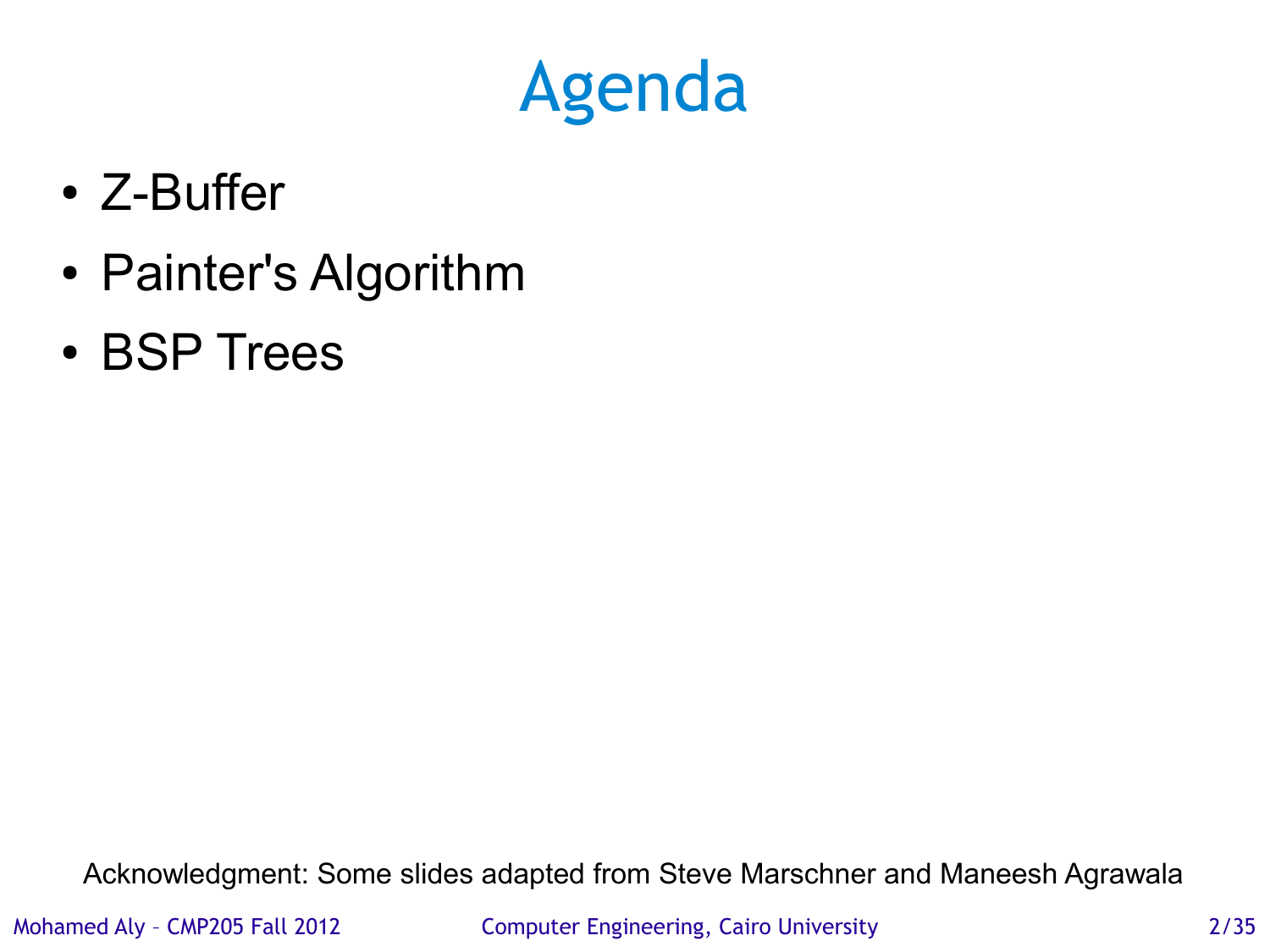# Hidden Surface Elimination





Mohamed Aly – CMP205 Fall 2012 Computer Engineering, Cairo University 3/35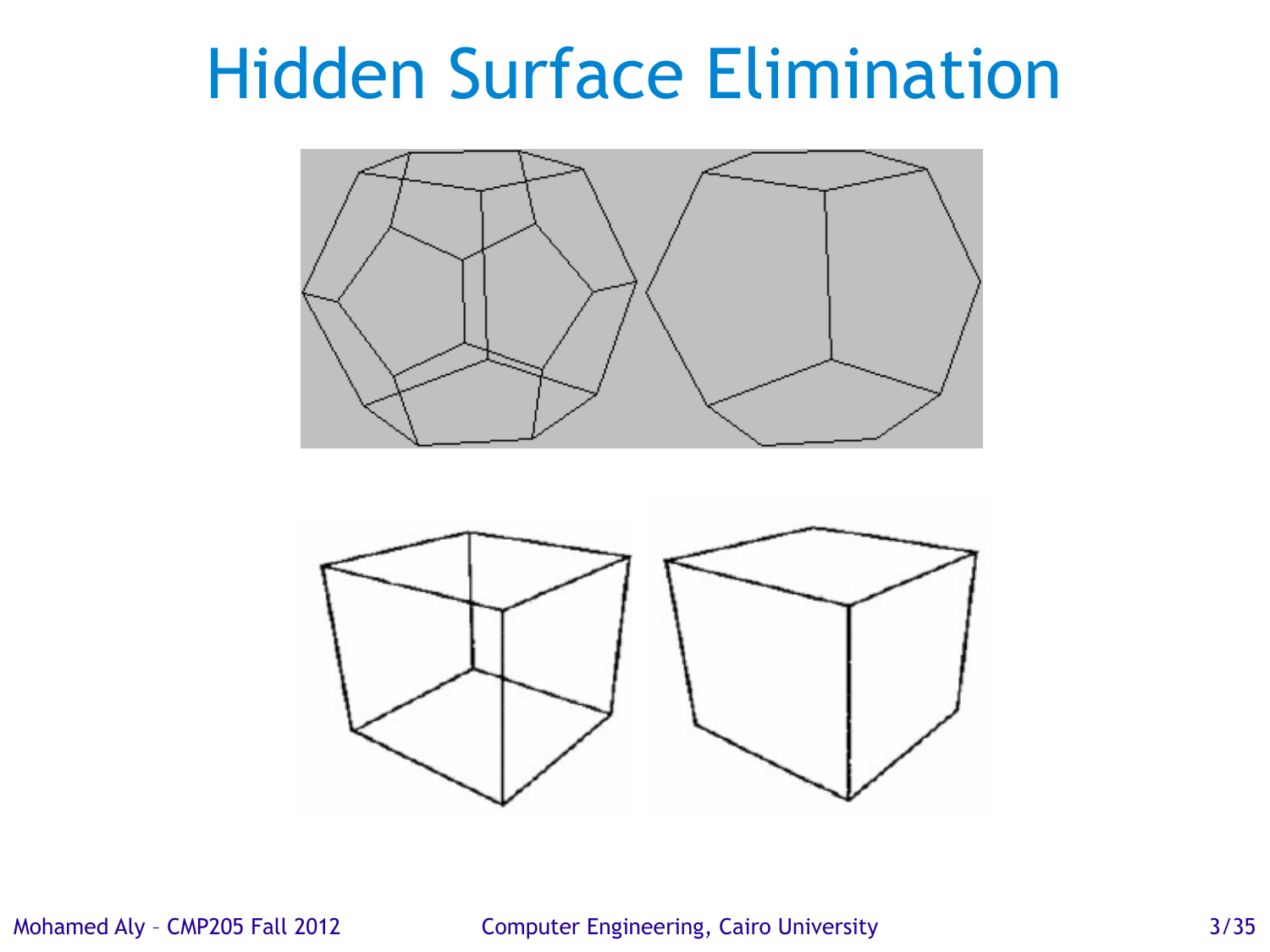# Back Face Elimination

- Object Space
	- Works in the scene and compares objects
	- e.g. Back Face Culling
- Image Space
	- Works on the projected pixels
	- e.g. Z-Buffer and BSP Trees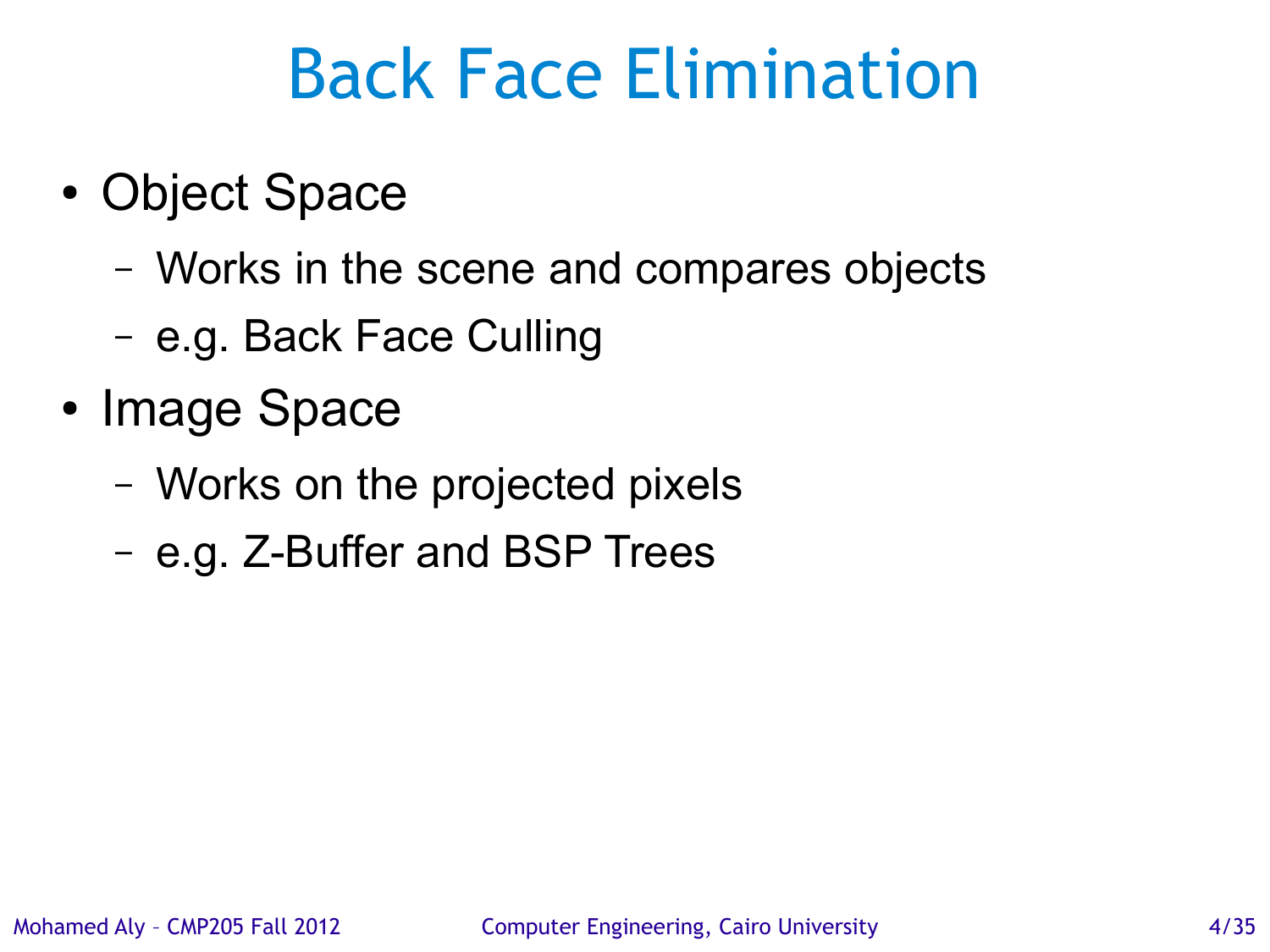

Mohamed Aly - CMP205 Fall 2012 Computer Engineering, Cairo University 6/35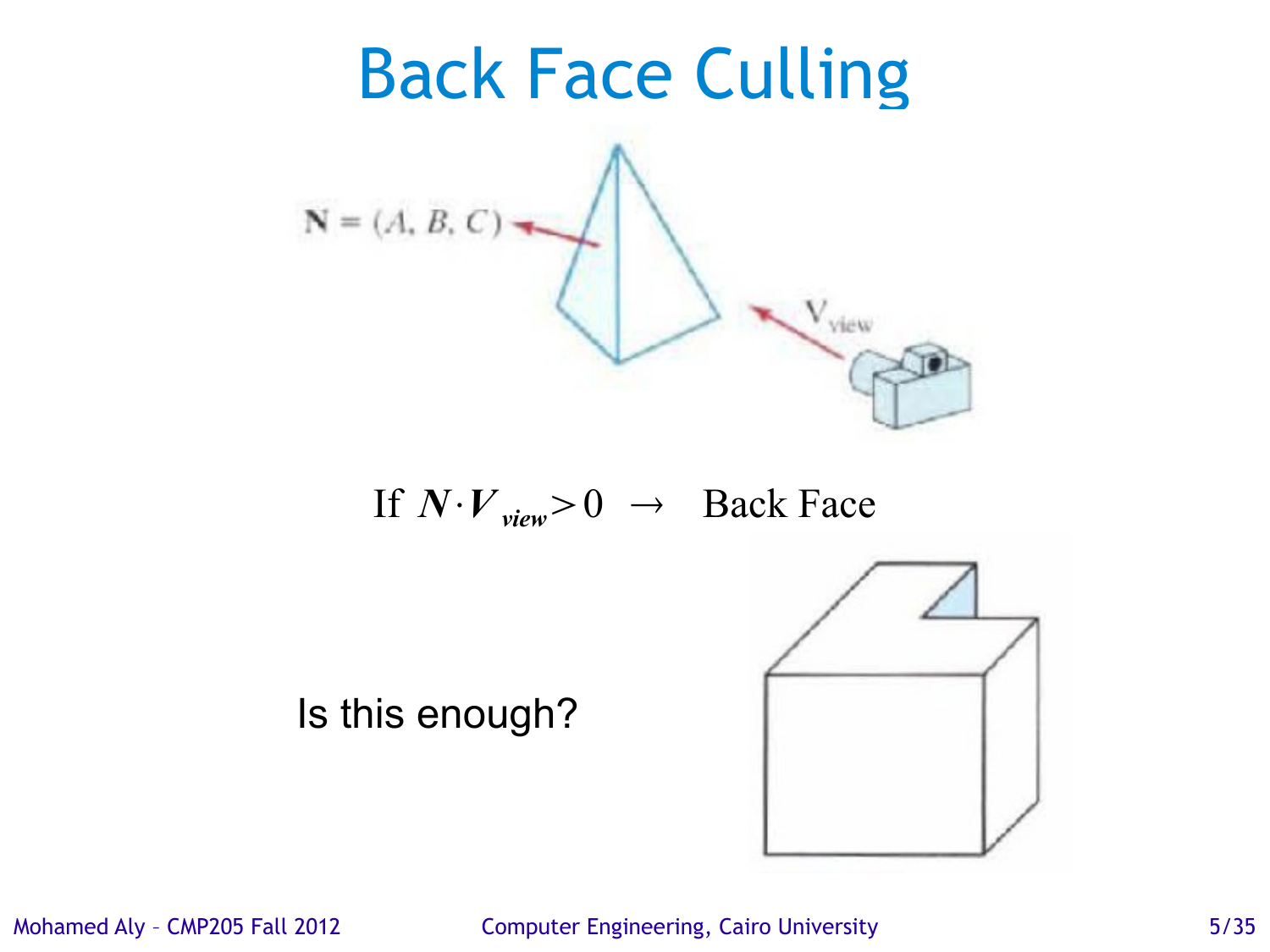

From the transformations pipeline, we get *z c*

| $\infty$ | $\infty$ | $\infty$ | œ        |
|----------|----------|----------|----------|
| $\infty$ | ∞        | ∞        | ∞        |
| œ        | $\infty$ | œ        | œ        |
| ∞        | ∞        | ∞        | $\infty$ |

Keep a z value for every pixel on the screen !

Mohamed Aly - CMP205 Fall 2012 Computer Engineering, Cairo University 6/35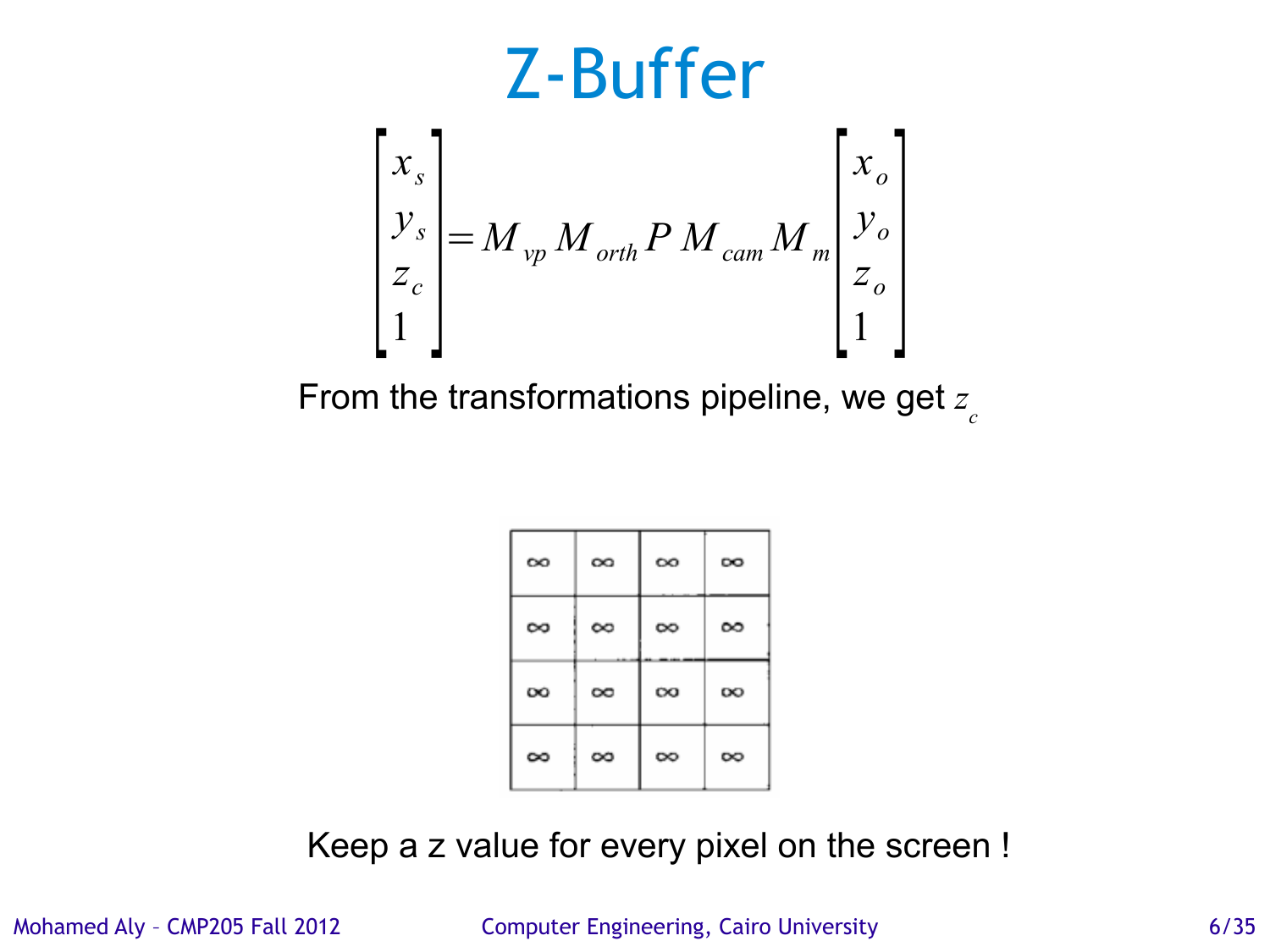### Z-Buffer

function SetPixel(i, j, color, z) if (z < z\_buffer(i,j) then z\_buffer(i,j) = z screen(i,j) = color

| $\infty$ | $\infty$ | $\infty$ | ∞ |
|----------|----------|----------|---|
| ∞        | ∞        | ∞        | ∞ |
| œ        | $\infty$ | œ        | œ |
| ∞        | ∞        | ∞        | ∞ |

#### Mohamed Aly - CMP205 Fall 2012 Computer Engineering, Cairo University 7/35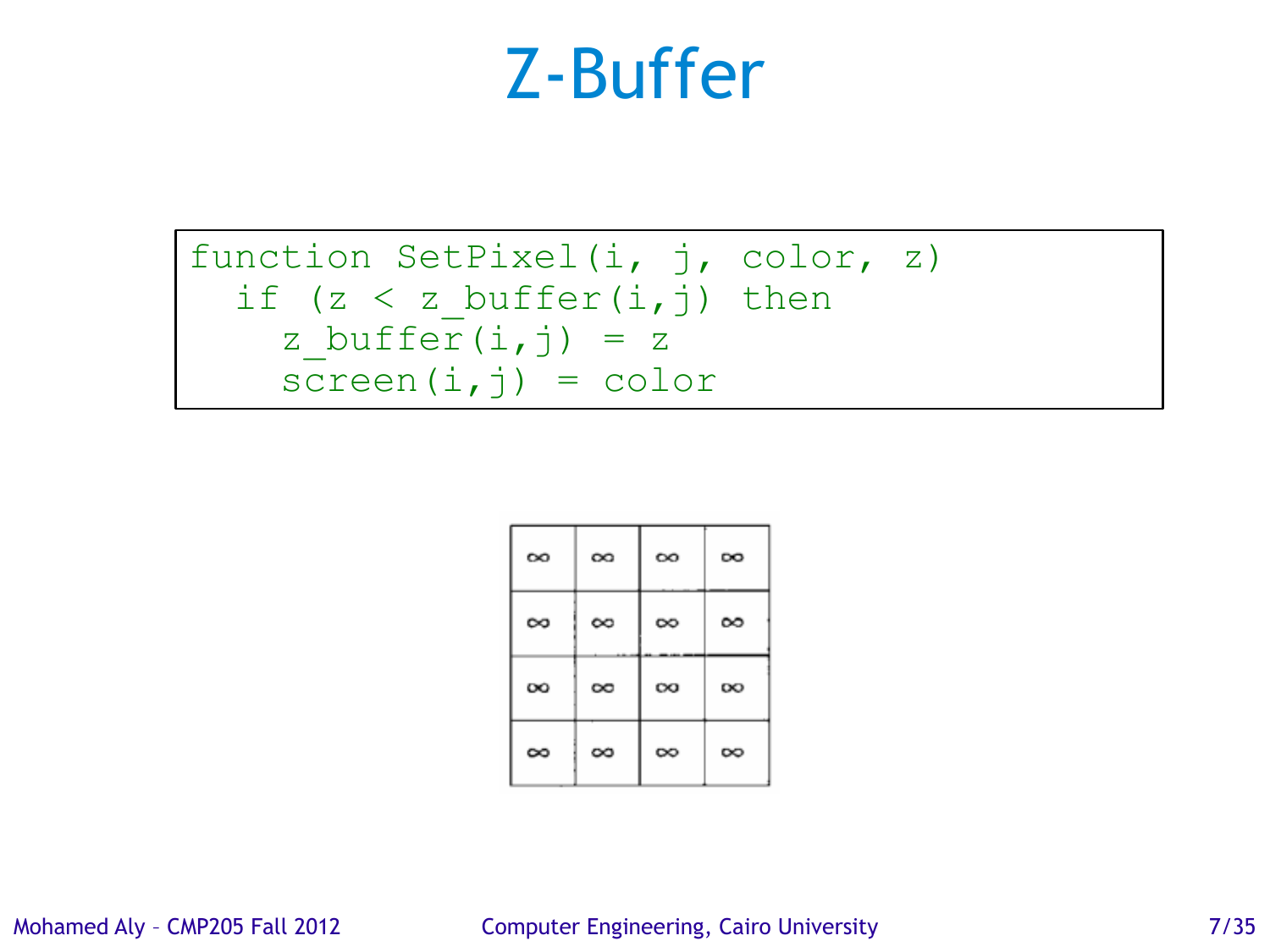## Z-Buffer



### Left then right triangle **Acceleration Control** Right then left triangle

Z-Buffer independent of rendering order !

Mohamed Aly - CMP205 Fall 2012 Computer Engineering, Cairo University 6/35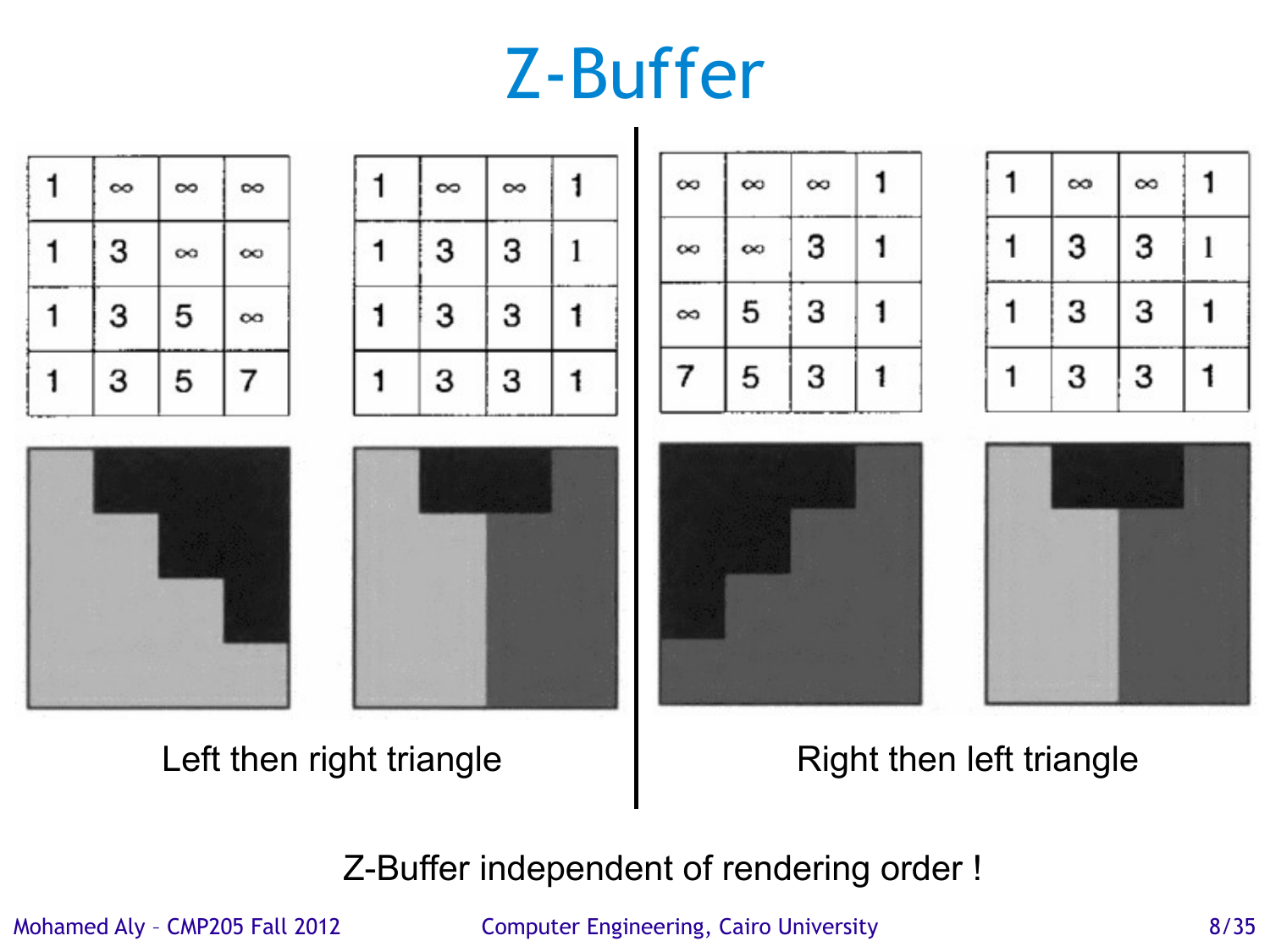### Z-Buffer

How do we get z values for pixels on a triangle ?!



 $p(\alpha, \beta, \gamma) = \alpha a + \beta b + \gamma c$ *s.t.*  $\alpha + \beta + \gamma = 1$ Barycentric Coordinates !

Mohamed Aly - CMP205 Fall 2012 Computer Engineering, Cairo University 6/35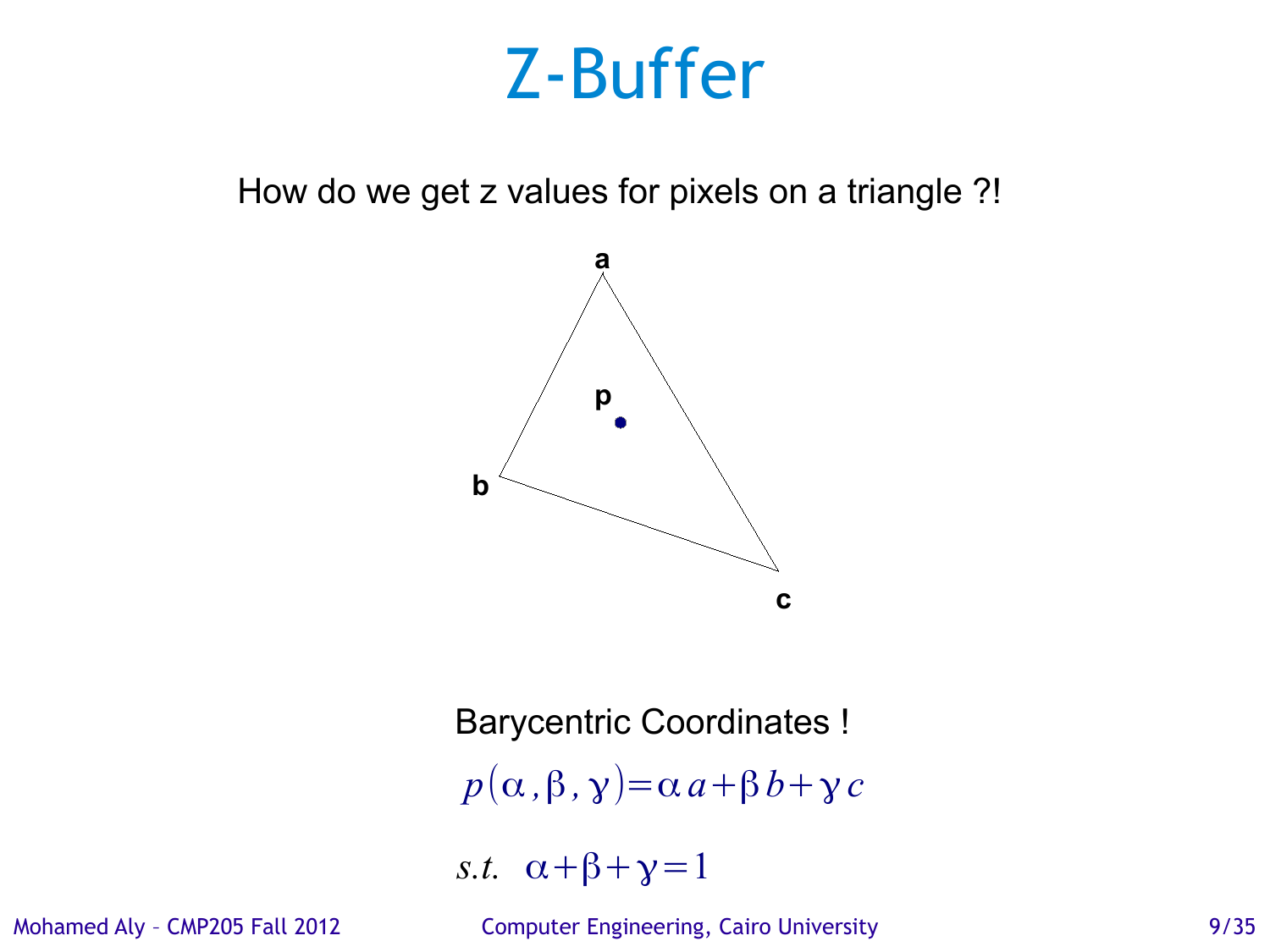# Painter's Algorithm



### How should we draw these objects?

Mohamed Aly – CMP205 Fall 2012 Computer Engineering, Cairo University 10/35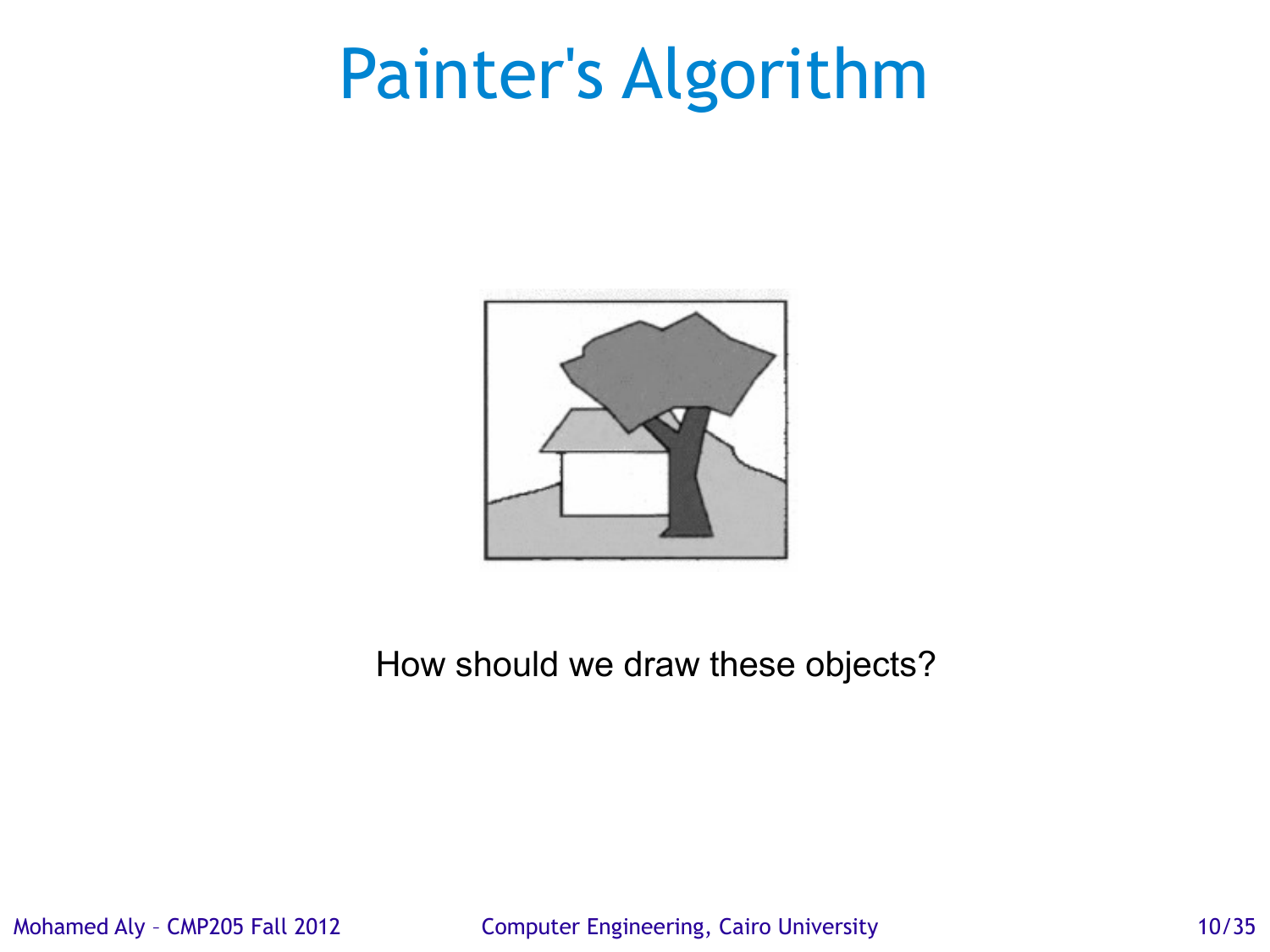# Painter's Algorithm



Mohamed Aly - CMP205 Fall 2012 Computer Engineering, Cairo University 11/35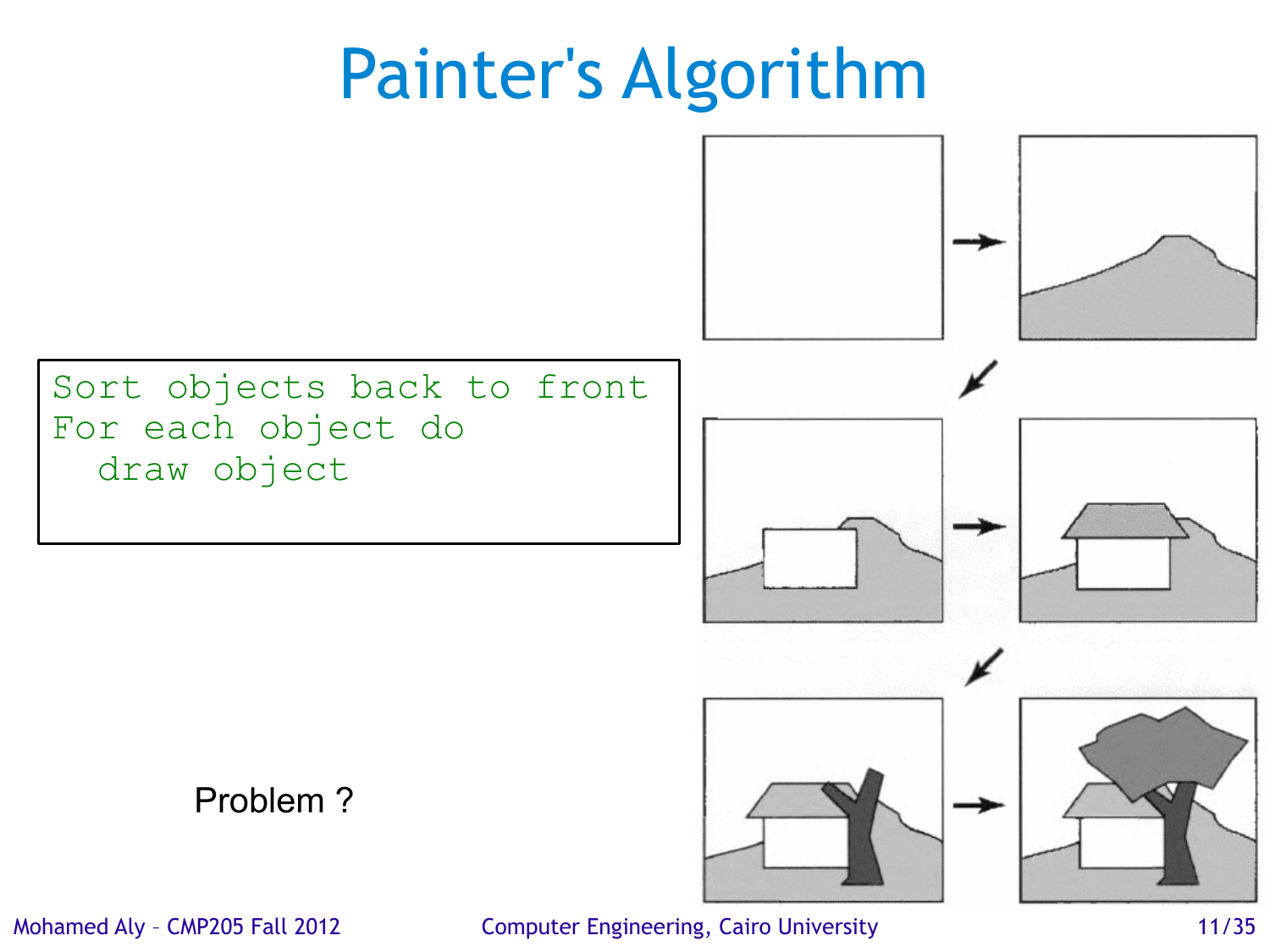# Painter's Algorithm



### $Cycles \rightarrow No global order!$

Mohamed Aly – CMP205 Fall 2012 Computer Engineering, Cairo University 12/35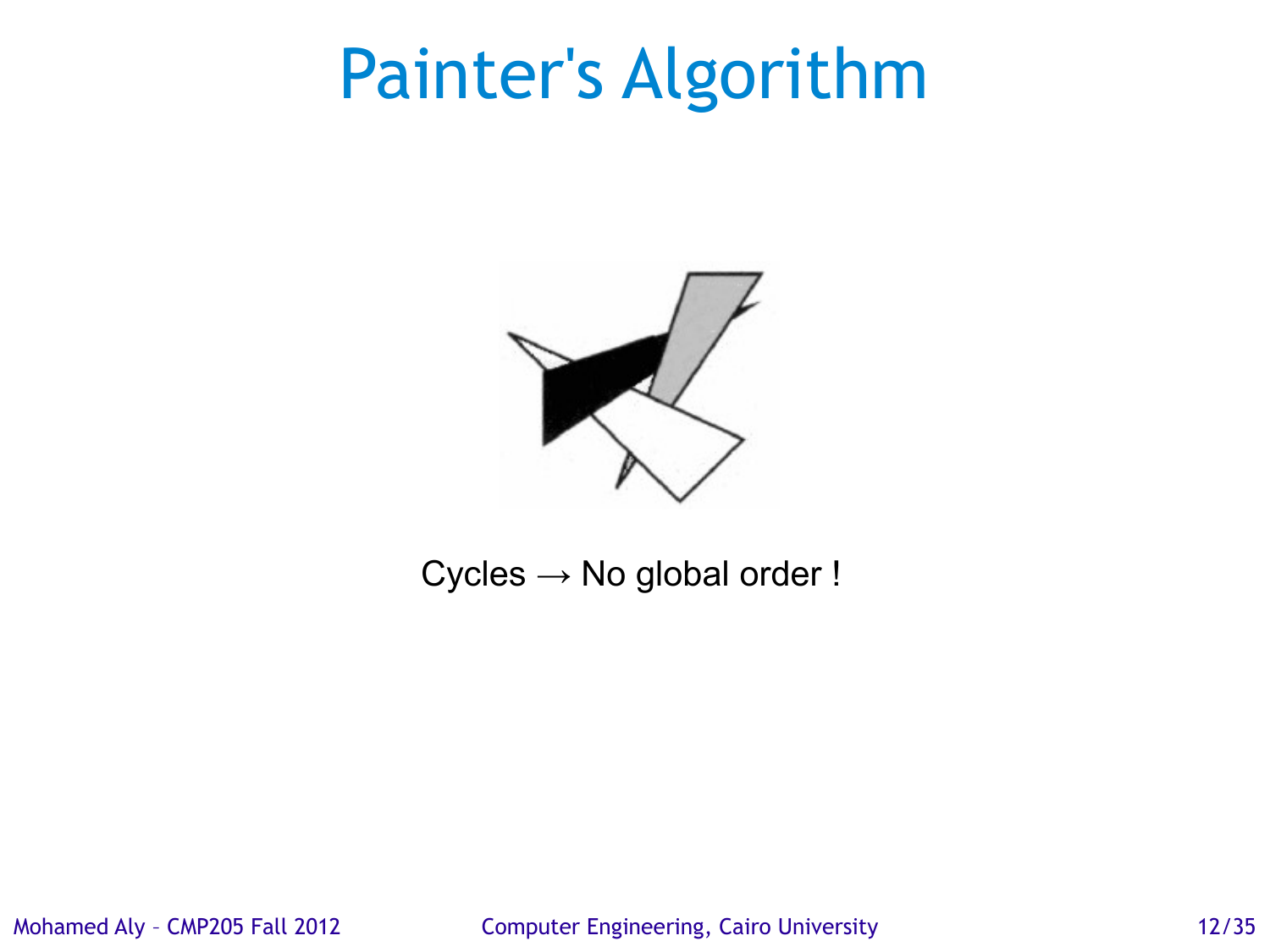# Binary Space Partitioning (BSP) Trees

- A data structure built from the scene
- Built only once
- Can be used for any viewpoint
- Helps eliminate hidden surfaces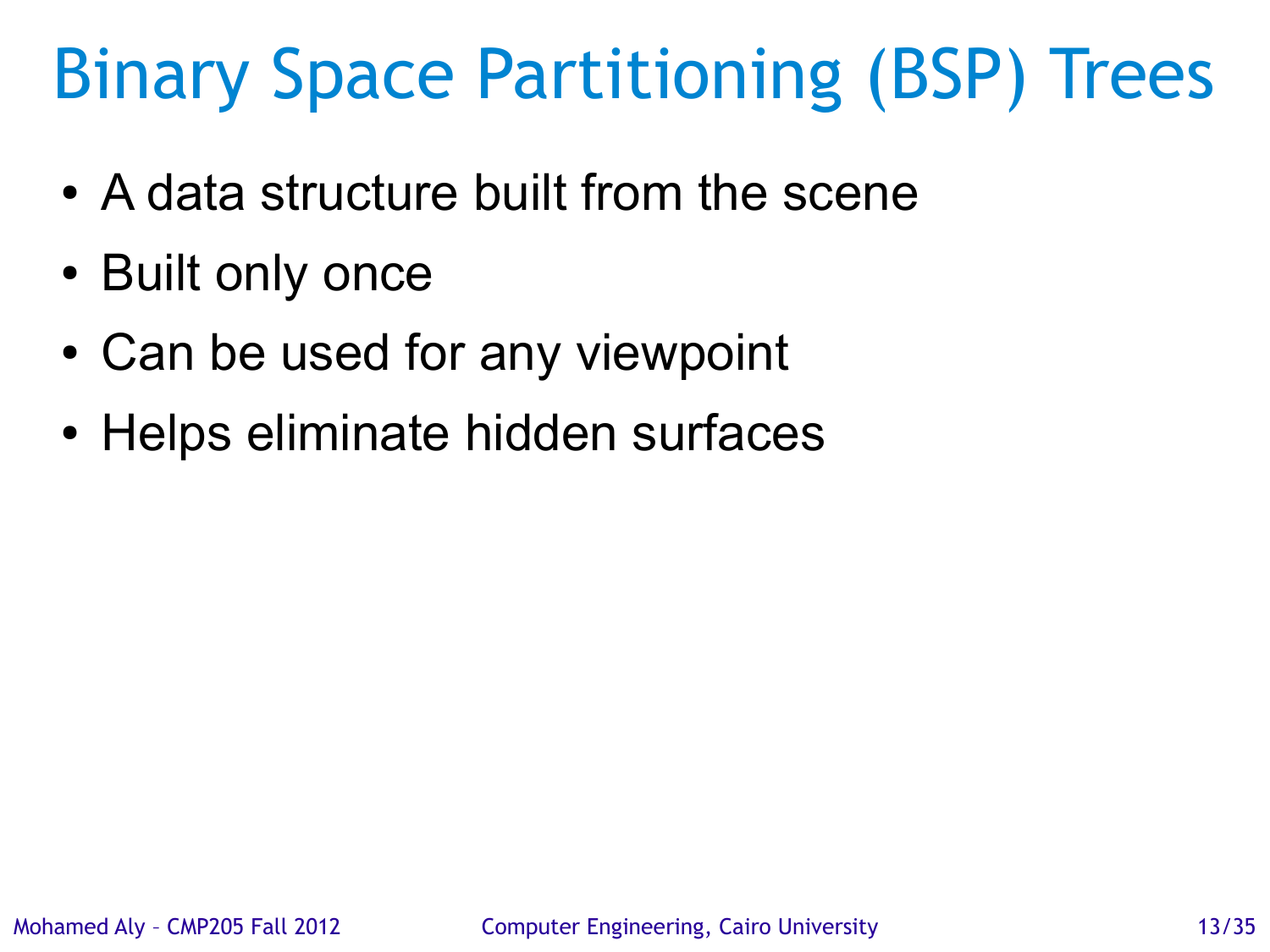

### In which order should we draw *a* and *b* ?

Mohamed Aly – CMP205 Fall 2012 Computer Engineering, Cairo University 14/35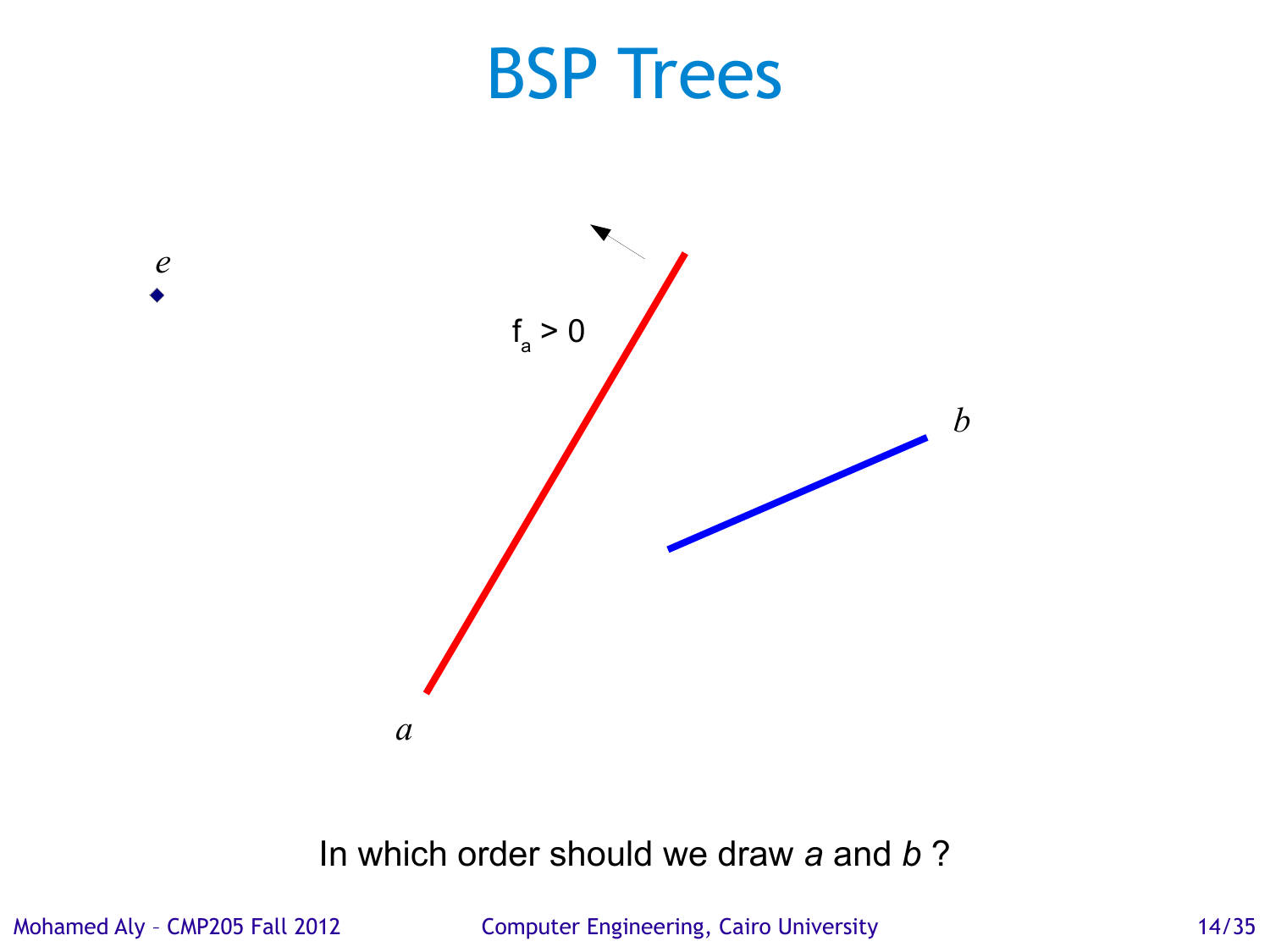

### In which order should we draw *a* and *b* ?

Mohamed Aly – CMP205 Fall 2012 Computer Engineering, Cairo University 15/35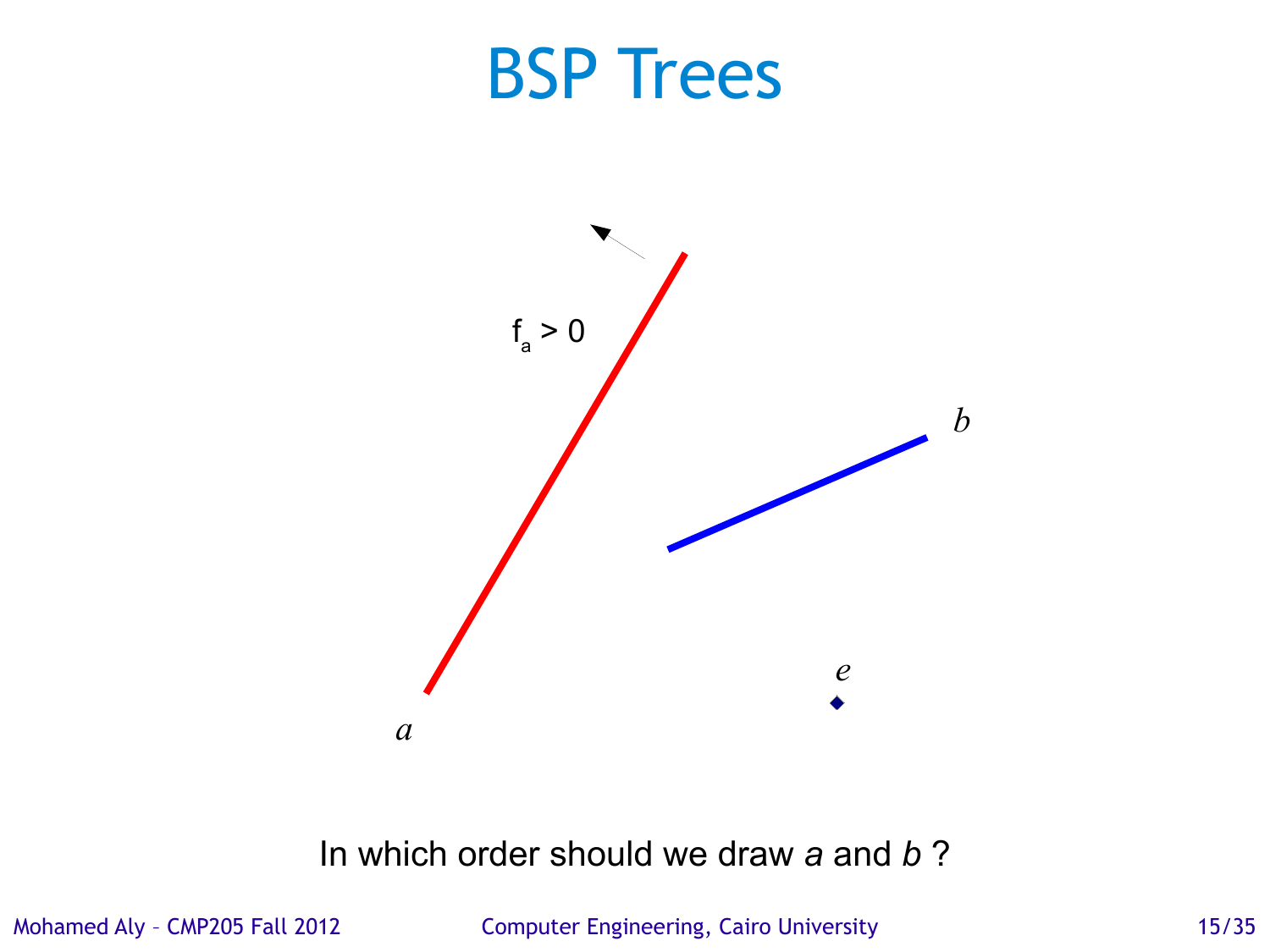

 $Recall: f_{i}(x) = 0$  is the implicit equation for plane T1

In which order should we draw T1 and T2?

Mohamed Aly – CMP205 Fall 2012 Computer Engineering, Cairo University 16/35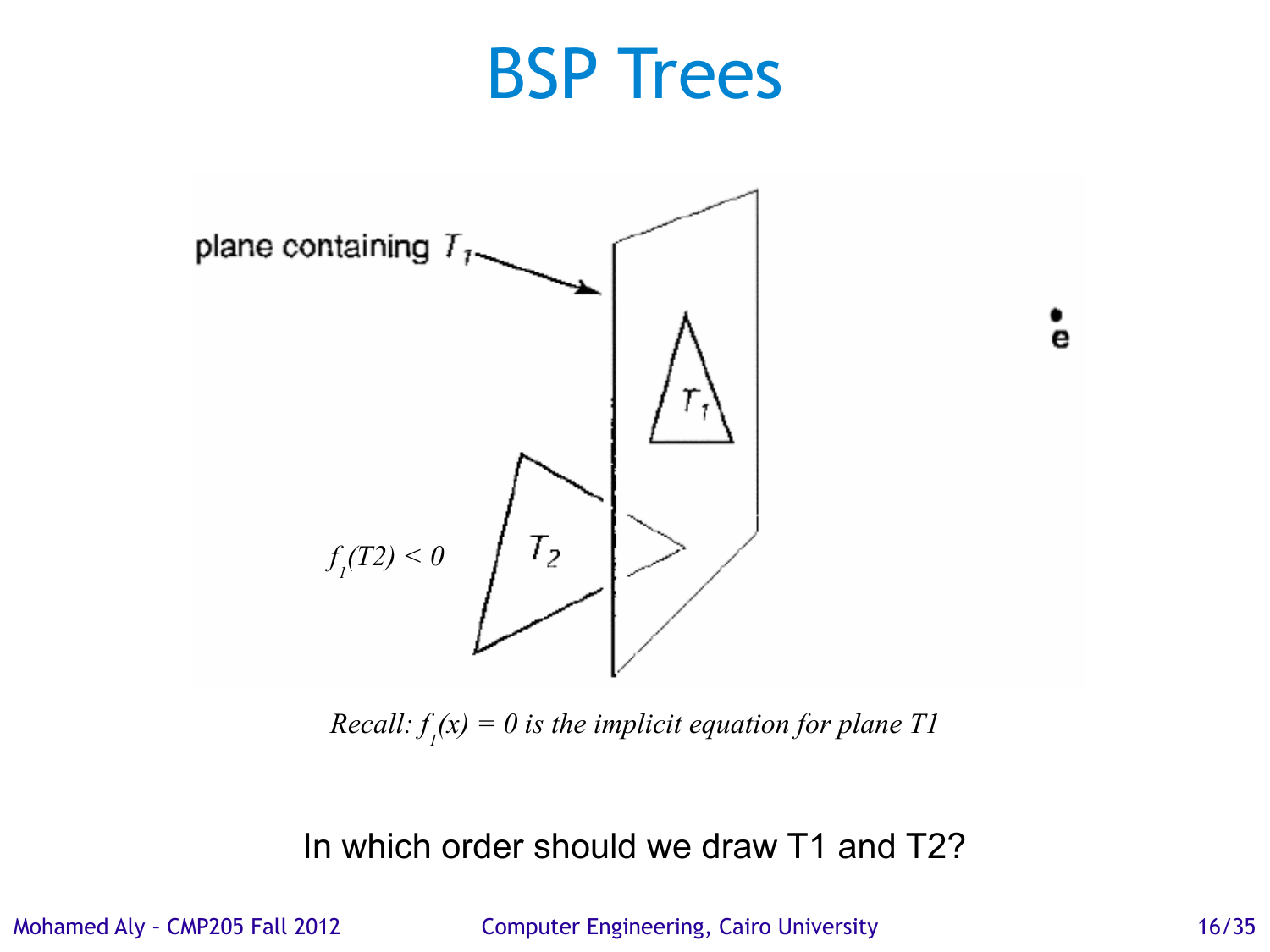

Mohamed Aly – CMP205 Fall 2012 Computer Engineering, Cairo University 17/35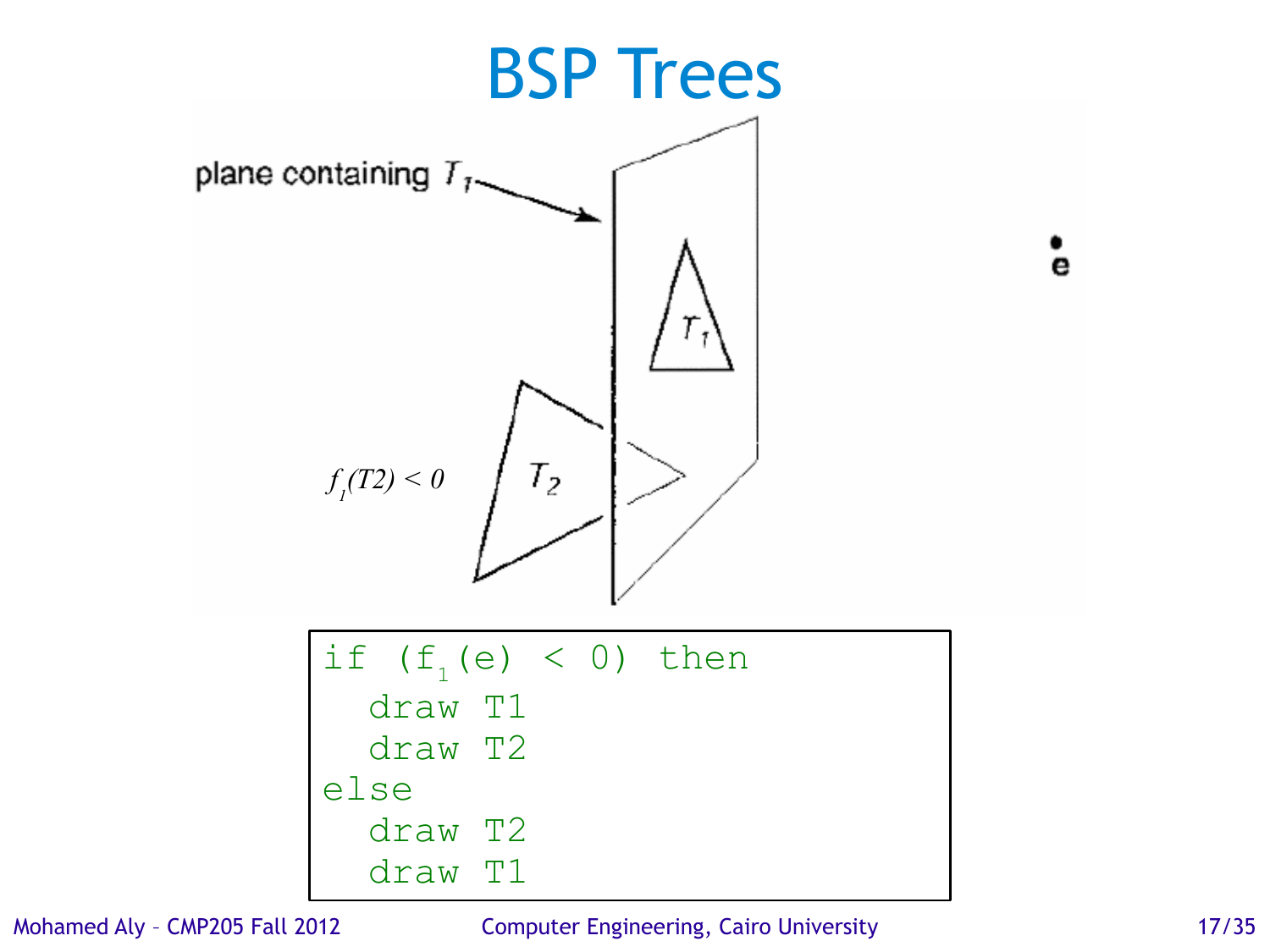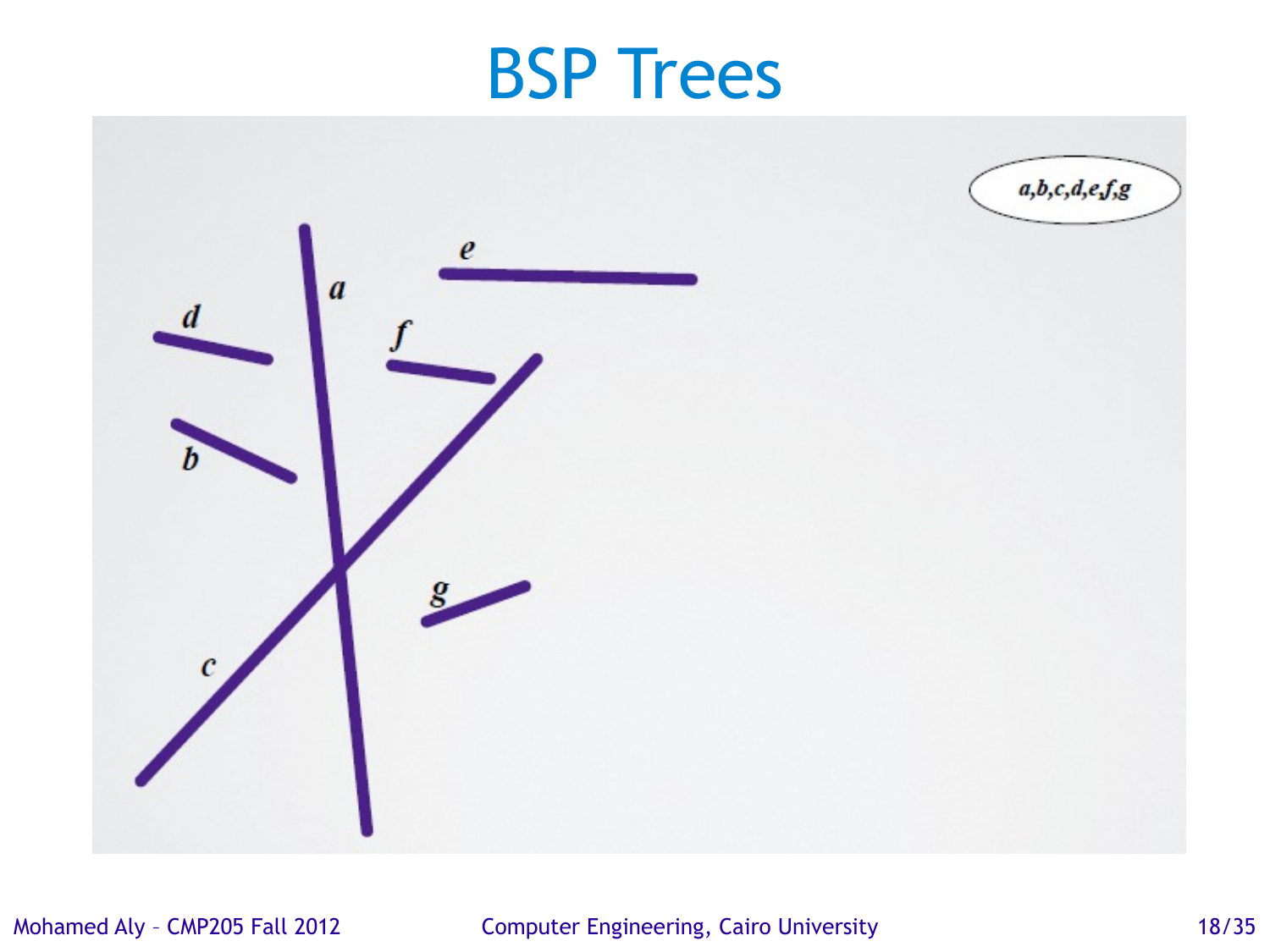

#### Mohamed Aly - CMP205 Fall 2012 Computer Engineering, Cairo University 19/35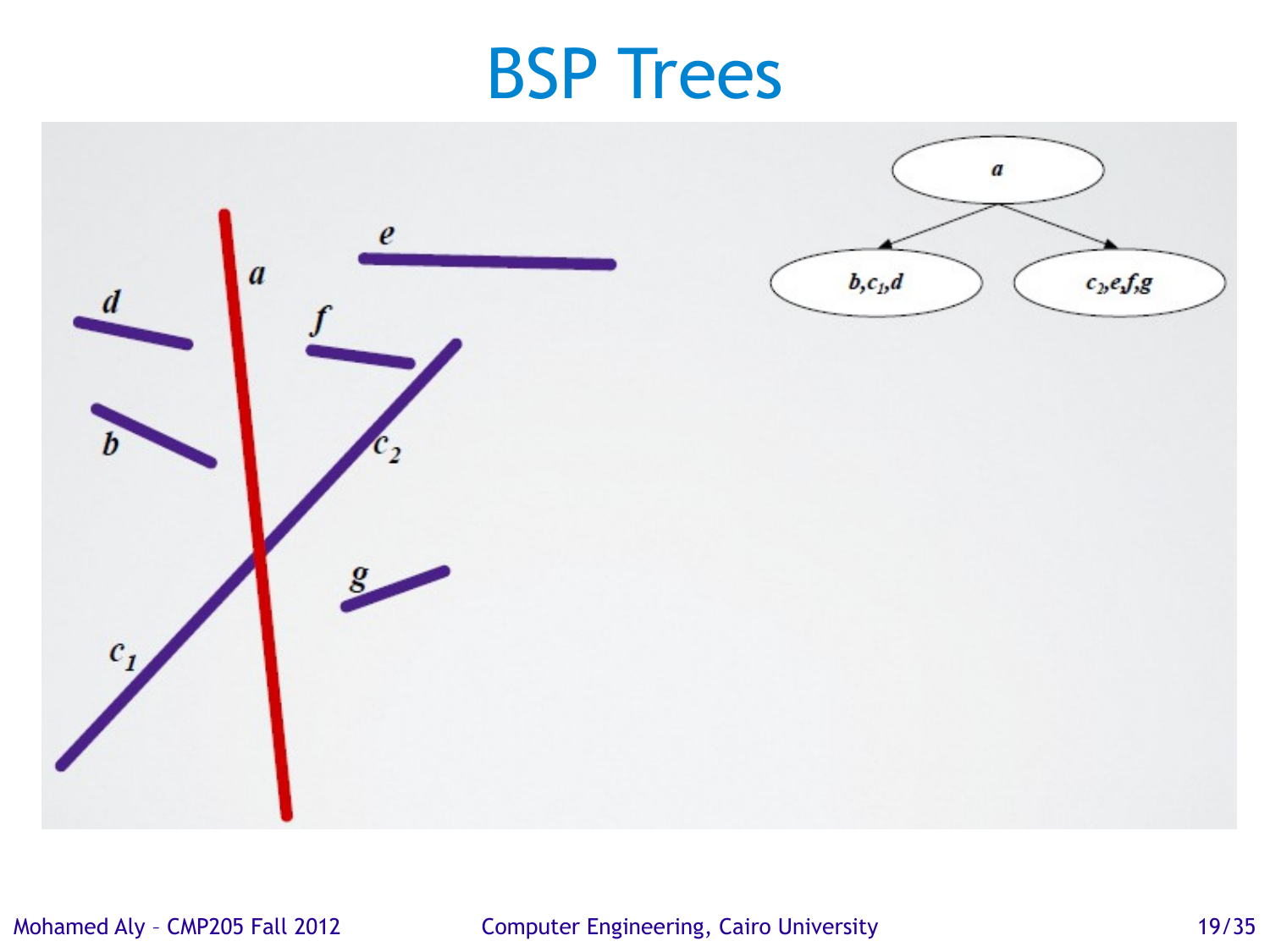

#### Mohamed Aly – CMP205 Fall 2012 Computer Engineering, Cairo University 20/35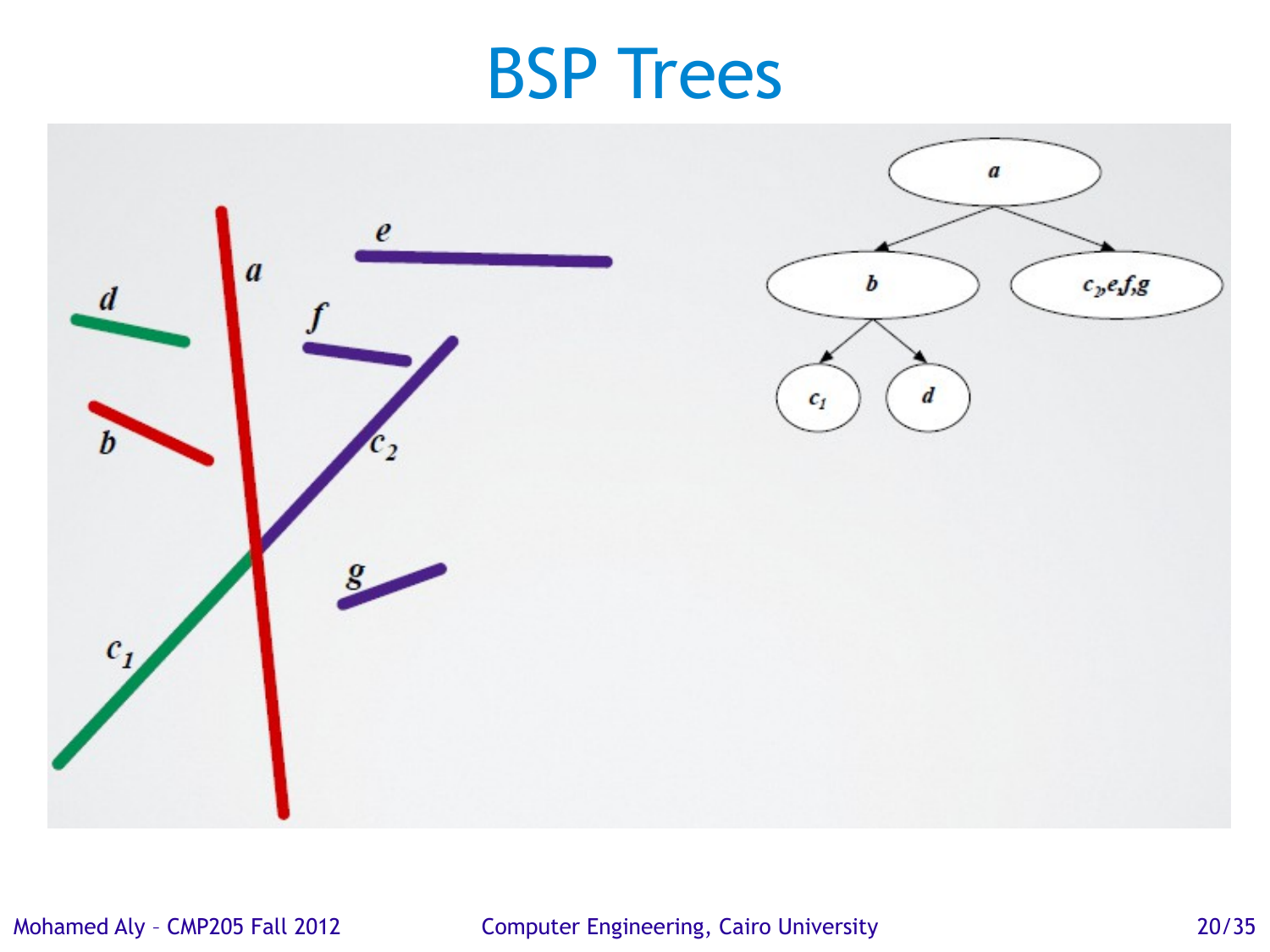

#### Mohamed Aly – CMP205 Fall 2012 Computer Engineering, Cairo University 21/35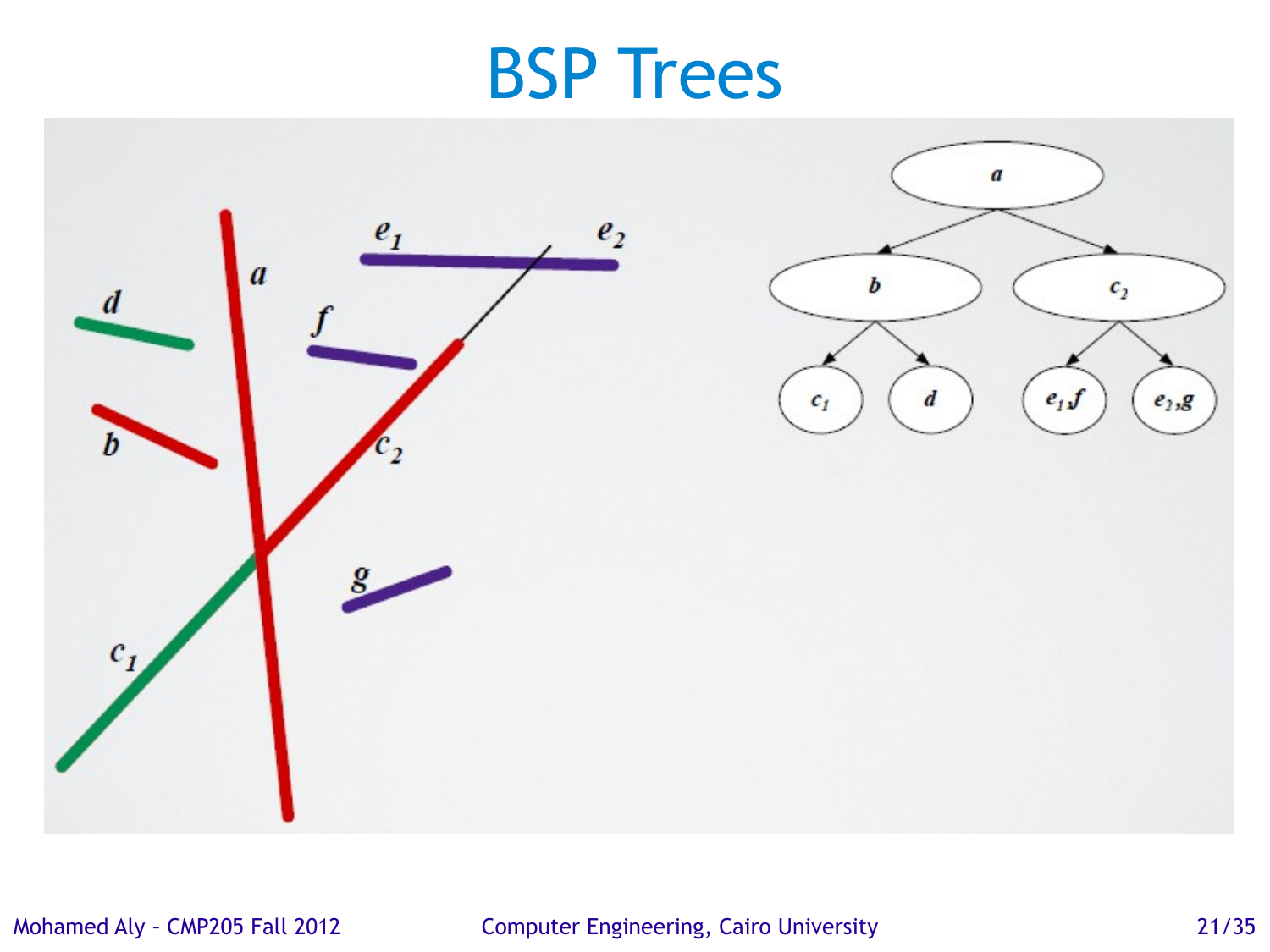

#### Mohamed Aly – CMP205 Fall 2012 Computer Engineering, Cairo University 22/35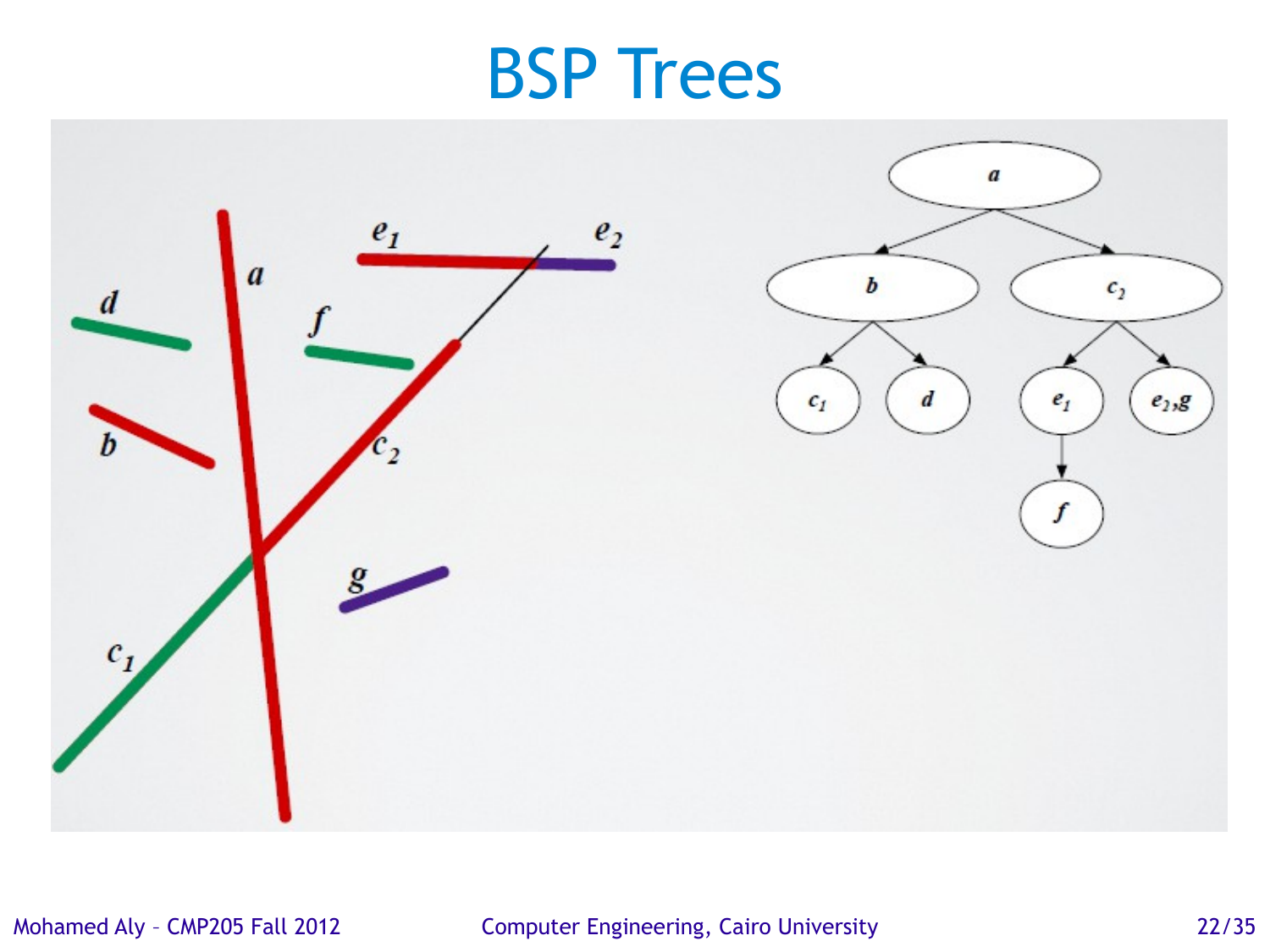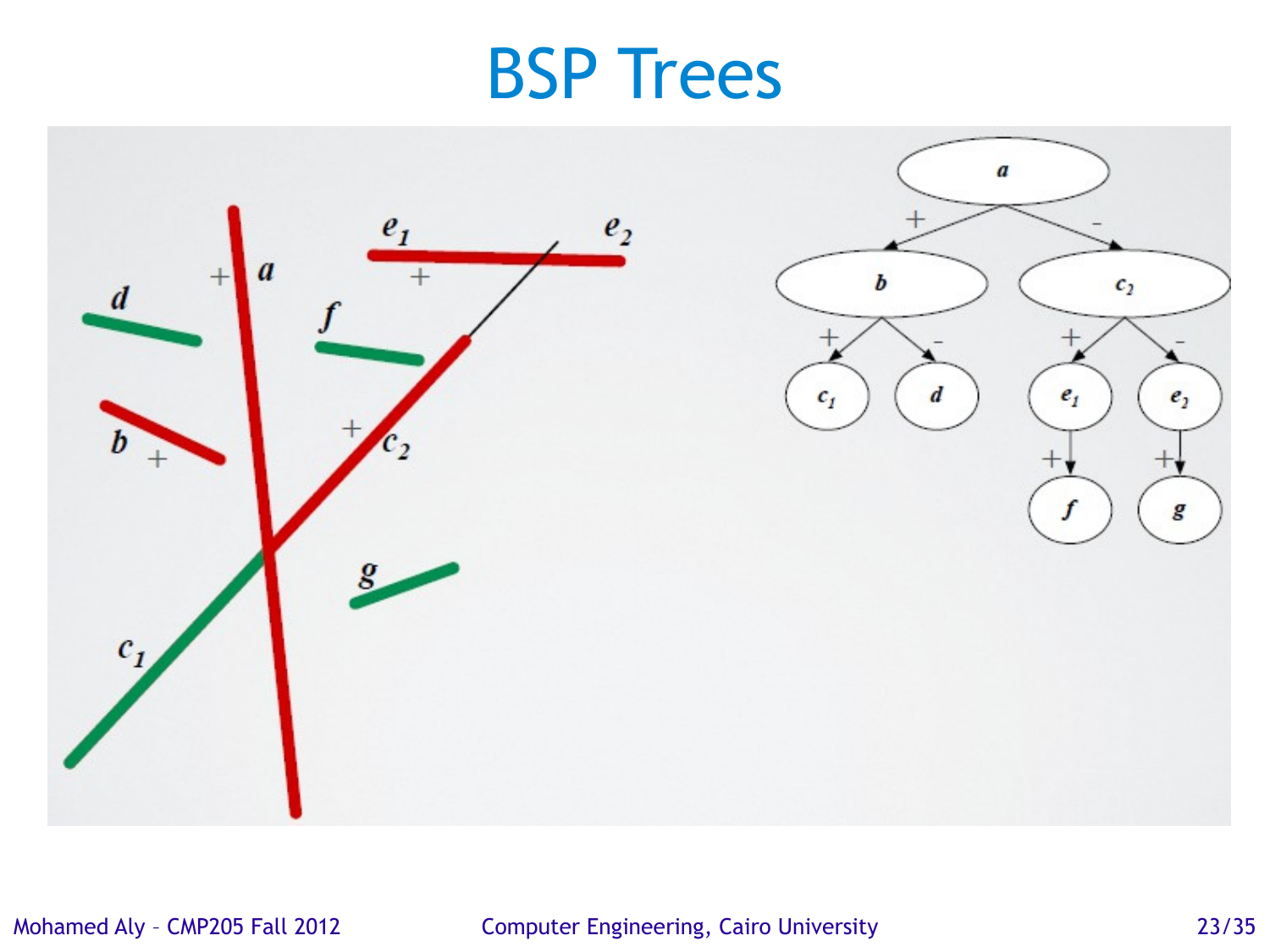

Mohamed Aly – CMP205 Fall 2012 Computer Engineering, Cairo University 24/35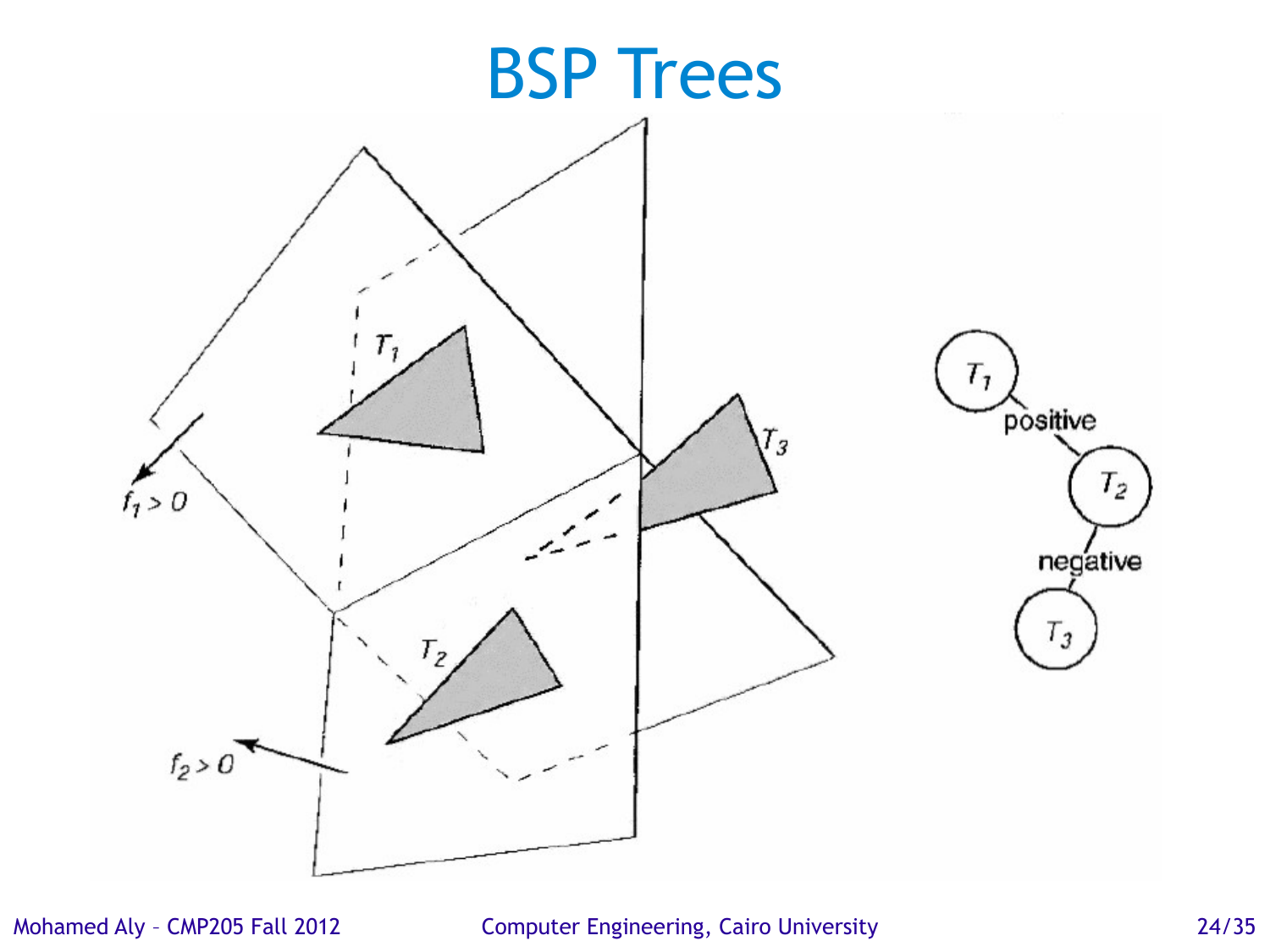

A BSP built from 7 triangles

Mohamed Aly – CMP205 Fall 2012 Computer Engineering, Cairo University 25/35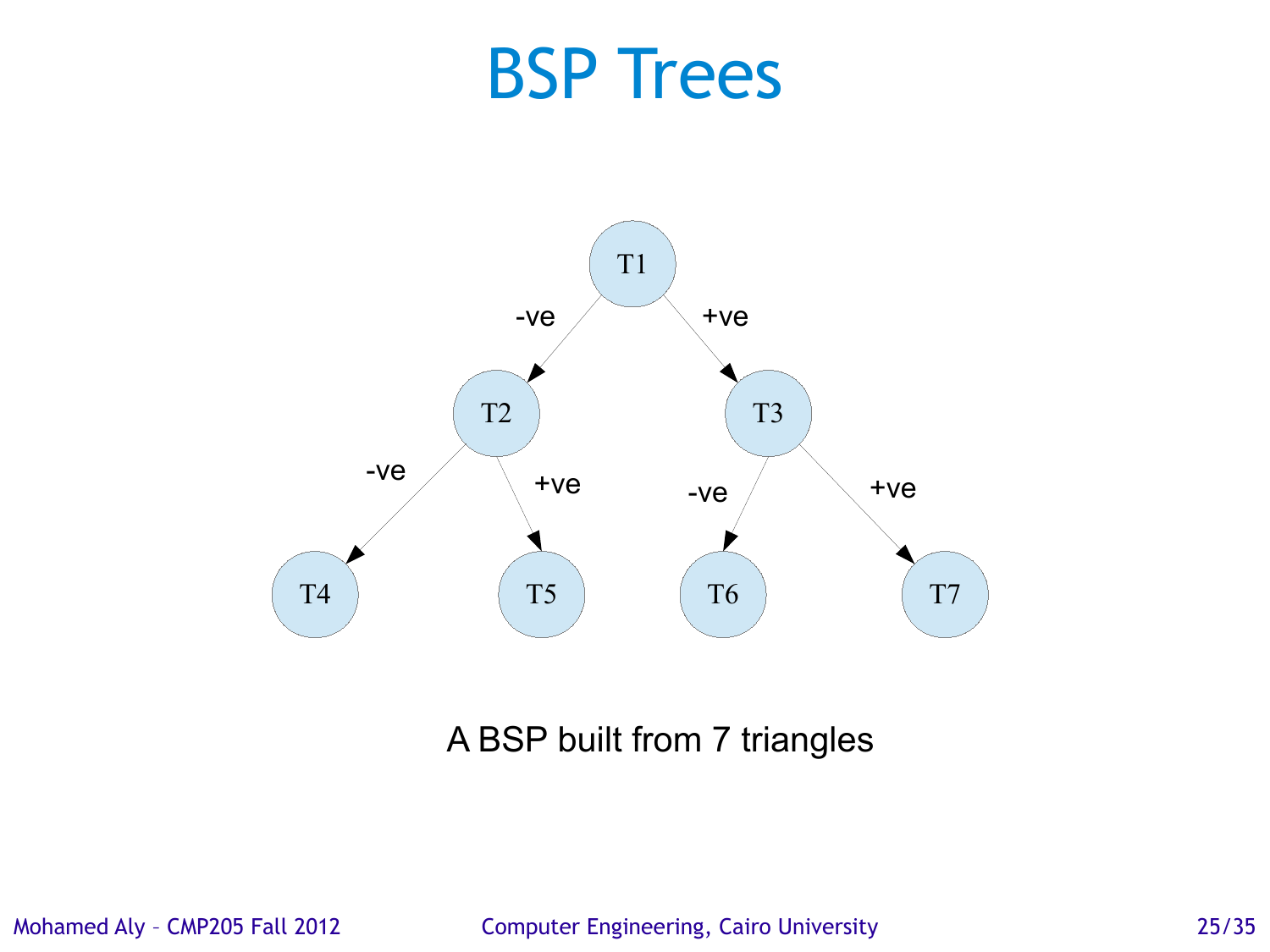

Viewing from *v 1*

Mohamed Aly – CMP205 Fall 2012 Computer Engineering, Cairo University 26/35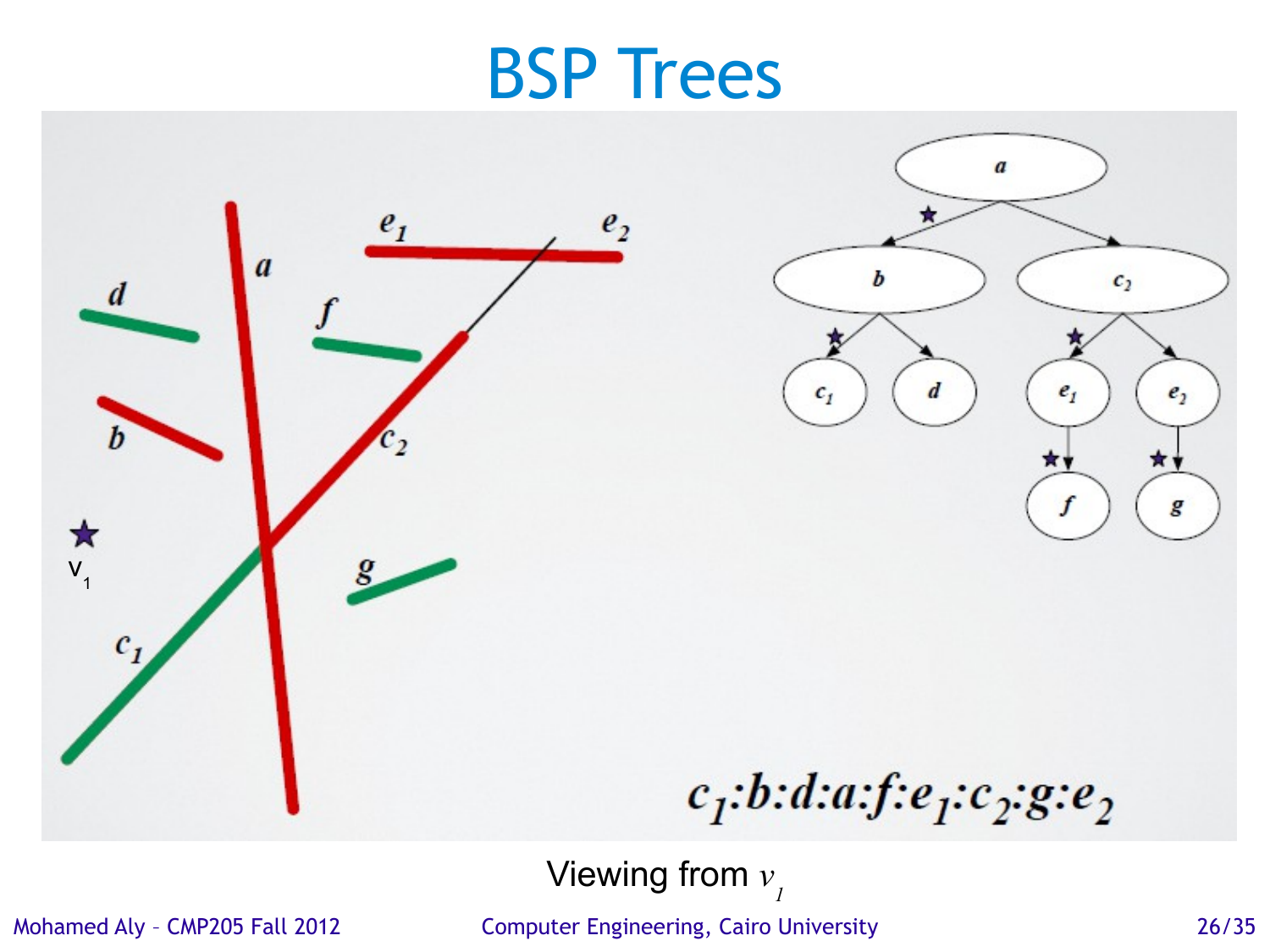

Viewing from *v 2*

Mohamed Aly – CMP205 Fall 2012 Computer Engineering, Cairo University 27/35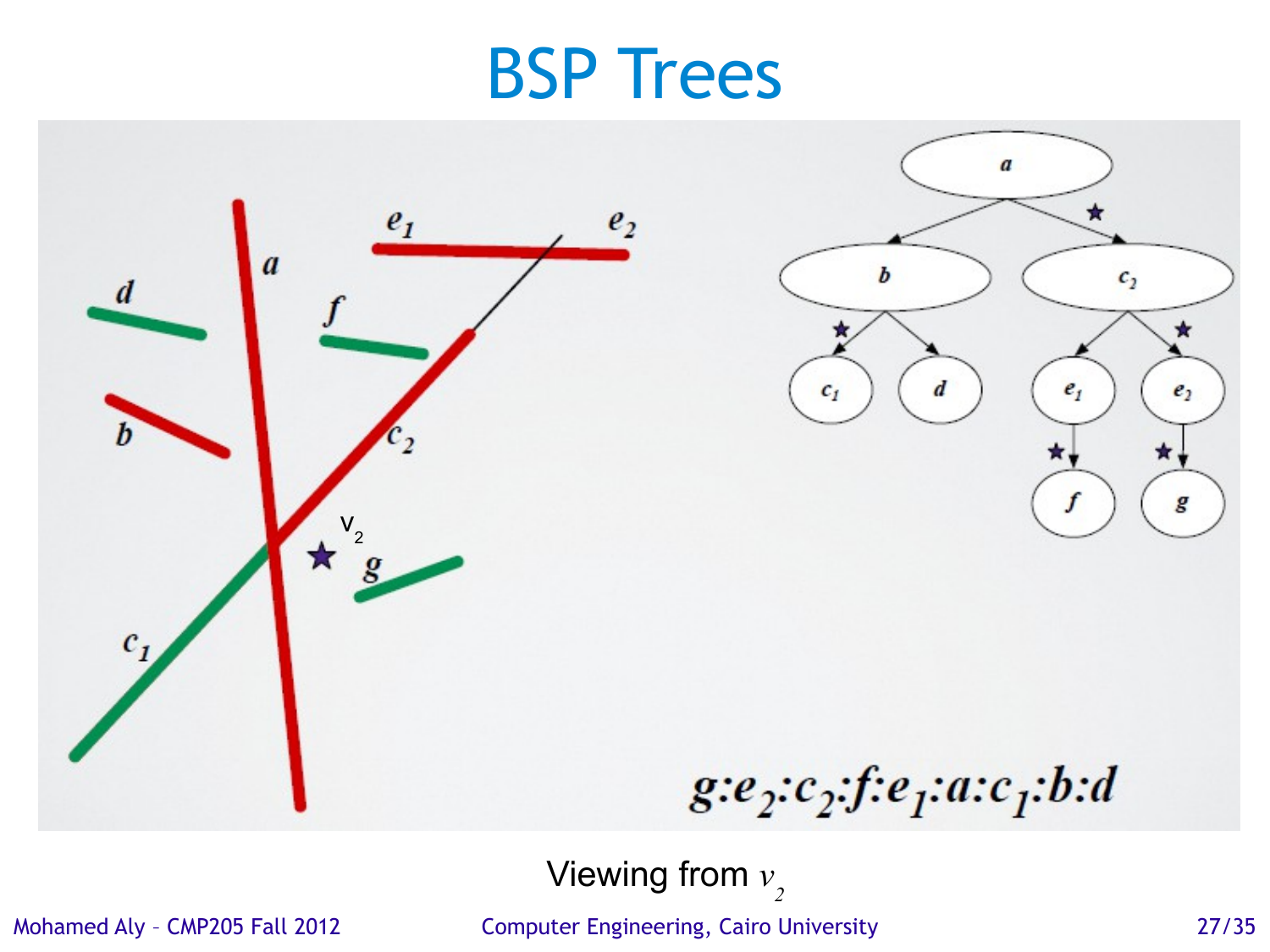```
function draw(tree, e)
   if (tree.empty)
     return
if (f_{tree,root}(e) < 0) draw(tree.plus, e)
     rasterize tree.root
     draw(tree.minus, e)
   else
     draw(tree.minus, e)
     rasterize tree.root
     draw(tree.plus, e)
   endif
```
Works for any viewpoint e !

Where do we get 
$$
f_{\text{tree root}}
$$
 ?

Mohamed Aly – CMP205 Fall 2012 Computer Engineering, Cairo University 28/35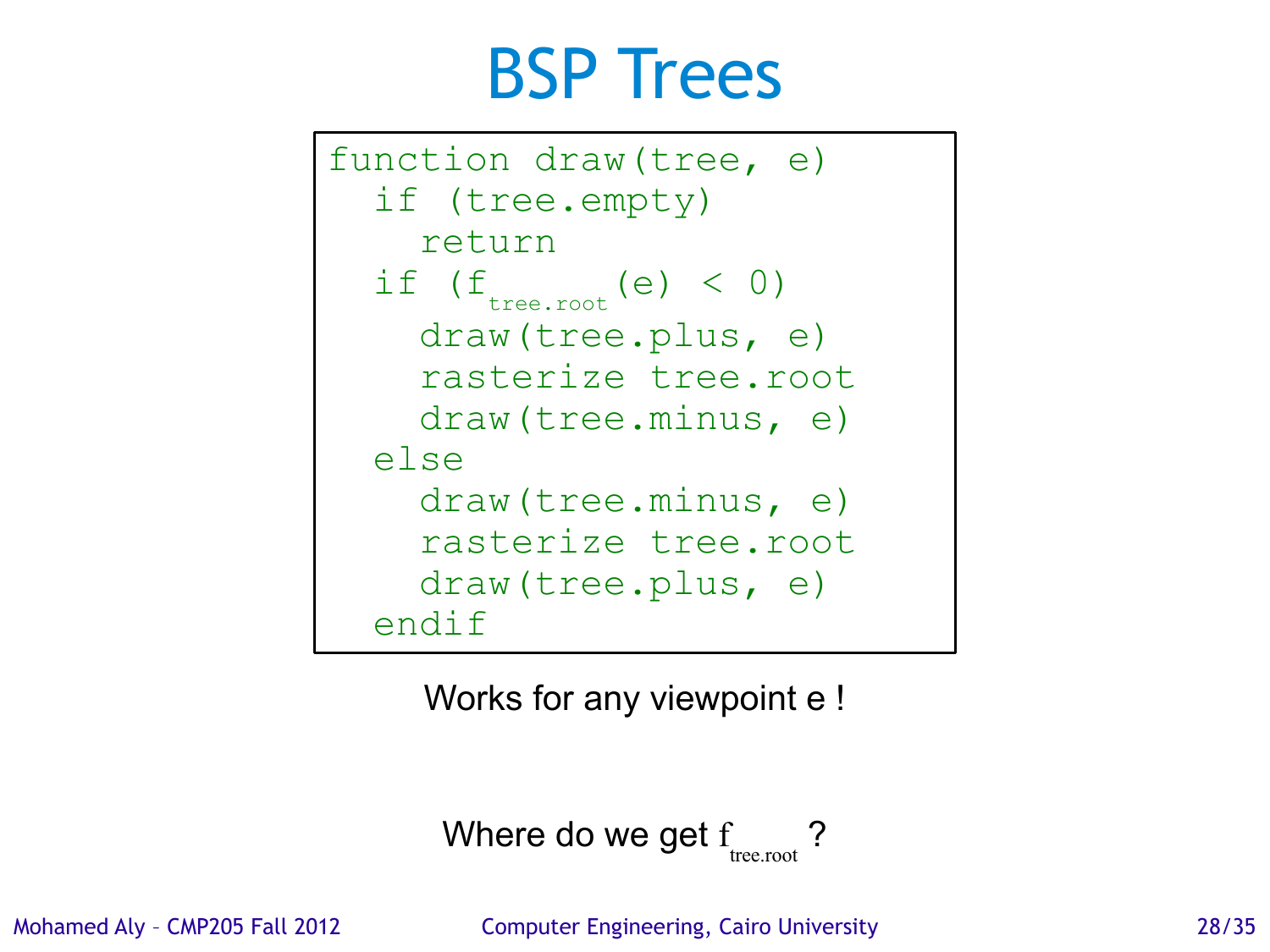

$$
A=n_x \& B=n_y \& C=n_z \& D=-n \cdot a
$$

How do we build the tree?

Mohamed Aly – CMP205 Fall 2012 Computer Engineering, Cairo University 29/35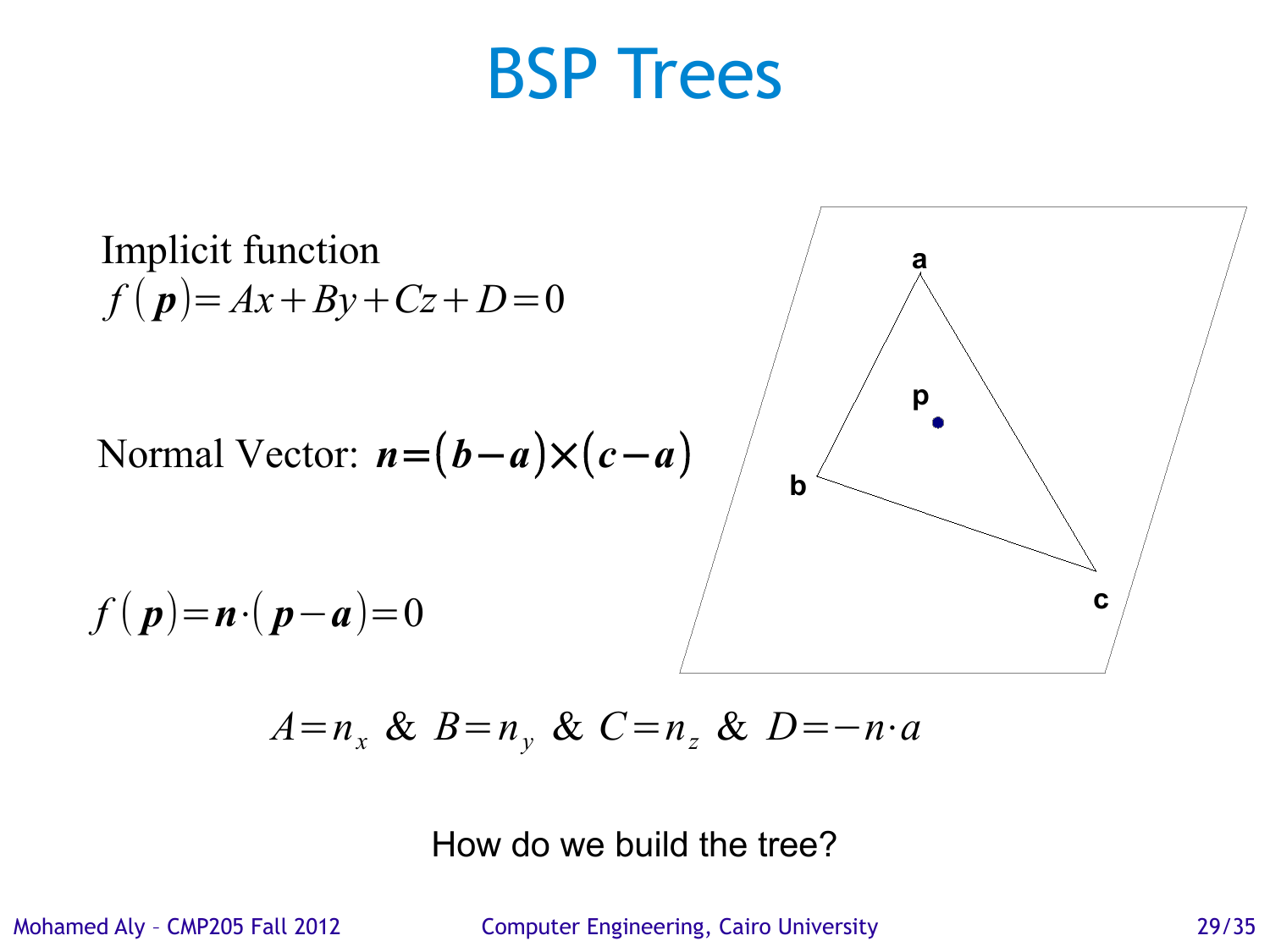```
tree.root = T1for i = 2 .. N do
   tree.root.add(Ti)
function add(T)
if (f(a) < 0 \& f(b) < 0 \& f(c) < 0) then
   tree.negative.add(T)
else if (f(a))>0 & f(b)>0 & f(c)>0) then
   tree.positive.add(T)
else
   Not possible yet !!
```
What to do when a triangle cuts the plane of another?

Mohamed Aly - CMP205 Fall 2012 Computer Engineering, Cairo University 30/35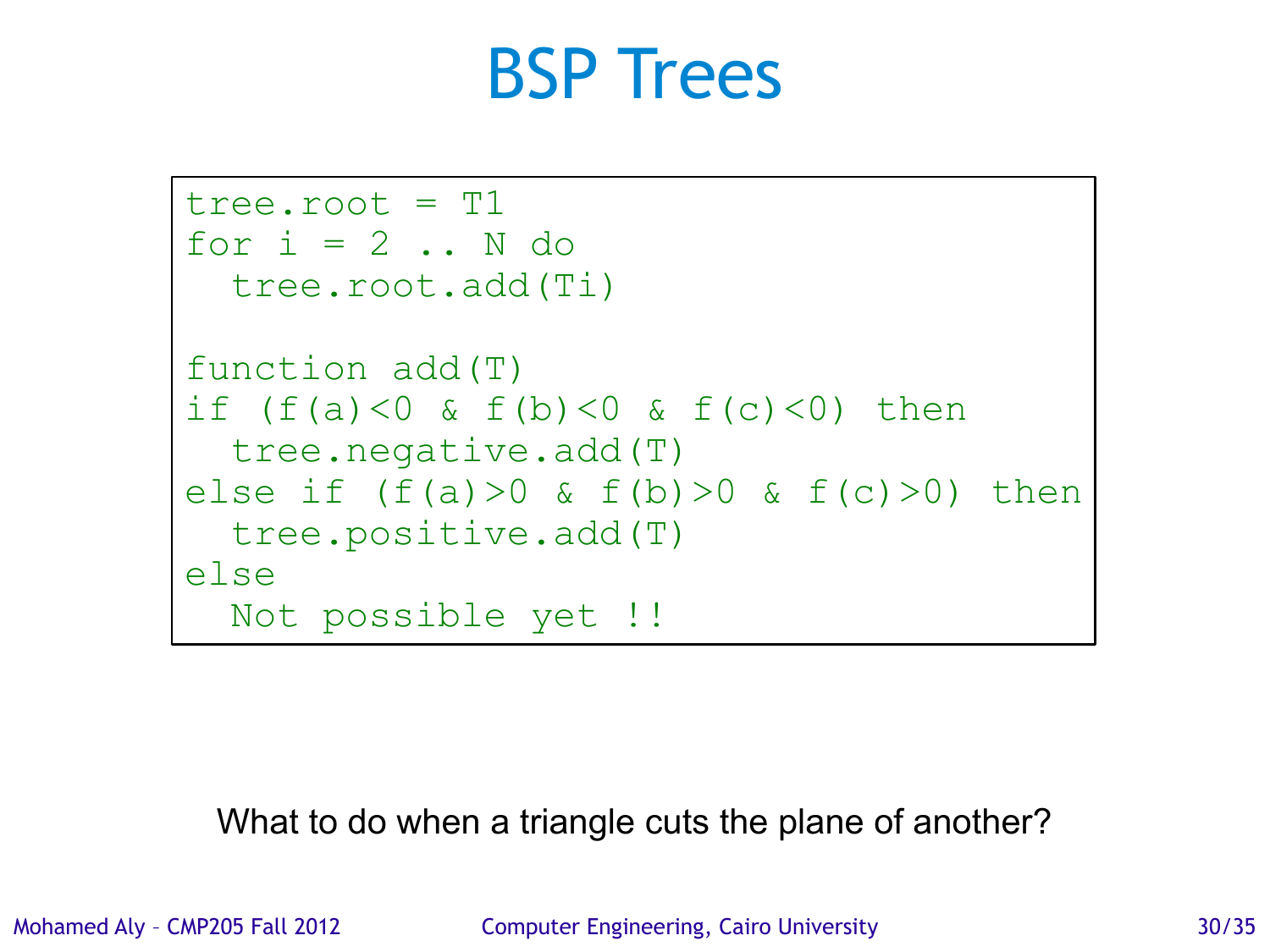

Mohamed Aly – CMP205 Fall 2012 Computer Engineering, Cairo University 31/35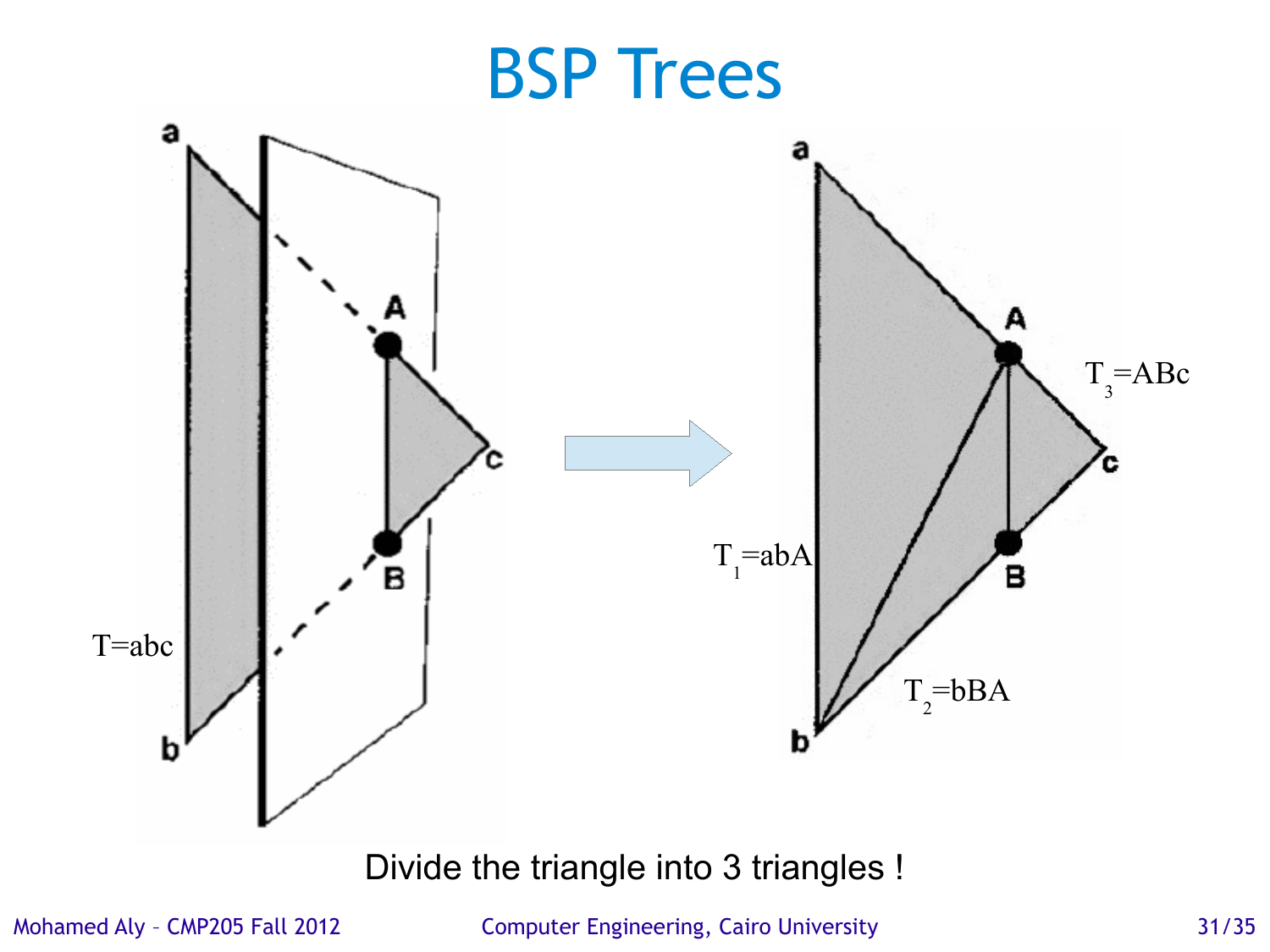```
tree.root = T1for i = 2...N do
   tree.root.add(Ti)
function add(T)
fa = f(a)fb = f(b)fc = f(c)if fabs(fa) <ε then fa = 0
if fabs(fb) < \epsilon then fb = 0if fabs(fc) \langle \varepsilon \rangle then fc = 0
if (fa\leq=0 & fb\leq=0 & fc\leq=0) then
   tree.negative.add(T)
else if (fa>=0 & fb>=0 & fc>=0) then
   tree.positive.add(T)
else
   Divide the triangle into three and add each one
                                 Why? 
           How?
```
Mohamed Aly – CMP205 Fall 2012 Computer Engineering, Cairo University 32/35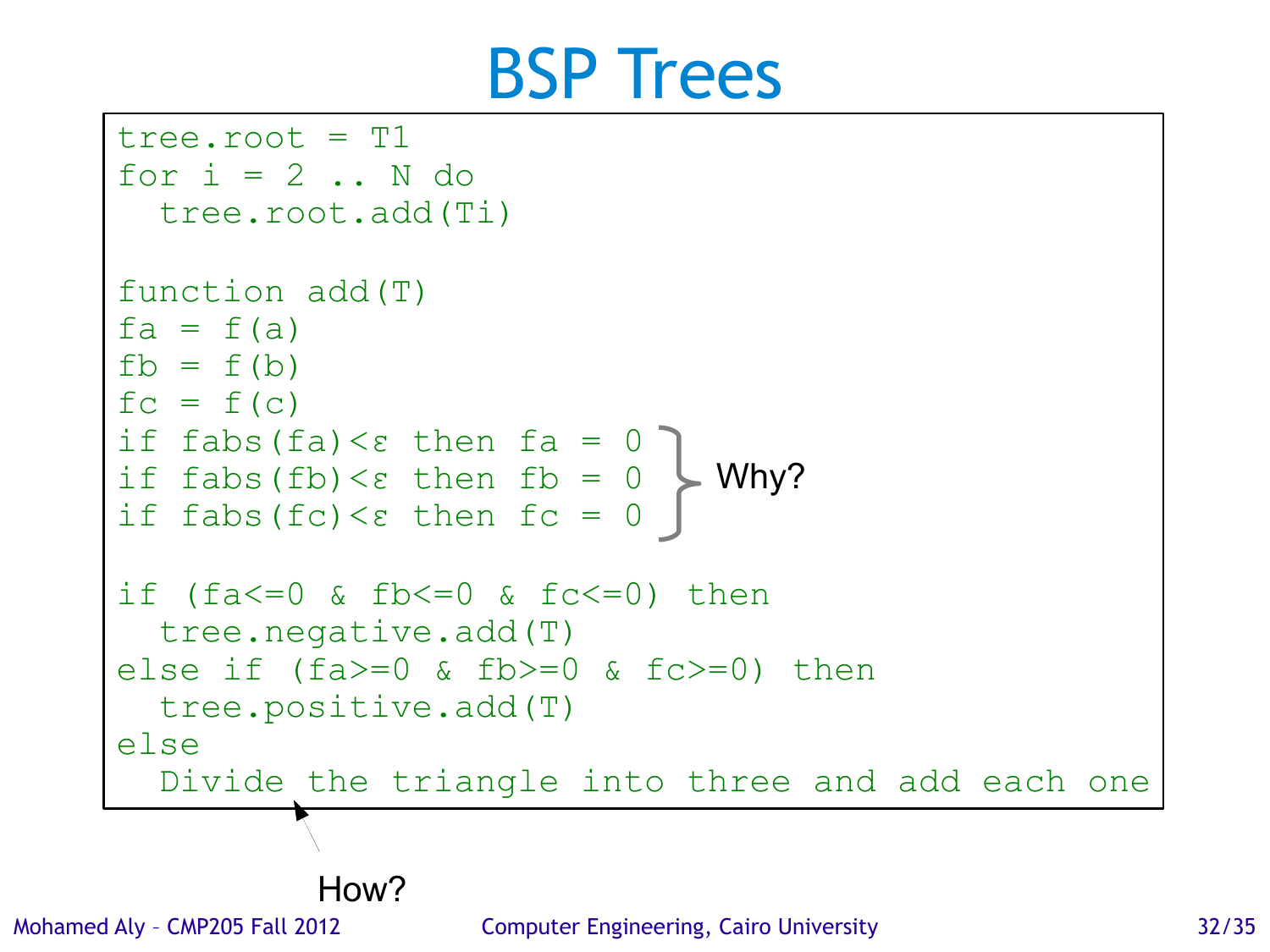Plane equation  $f(\boldsymbol{p}) = \boldsymbol{n} \cdot \boldsymbol{p} + D = 0$ 

Line through *a* and *c* : *p*(*t*)=*a*+*t*(*c*−*a*)

$$
t = \frac{-\mathbf{n} \cdot \mathbf{a} + D}{\mathbf{n} \cdot (\mathbf{c} - \mathbf{a})}
$$

$$
A = a + t(c - a)
$$

Similarly for *B*



Mohamed Aly - CMP205 Fall 2012 Computer Engineering, Cairo University 33/35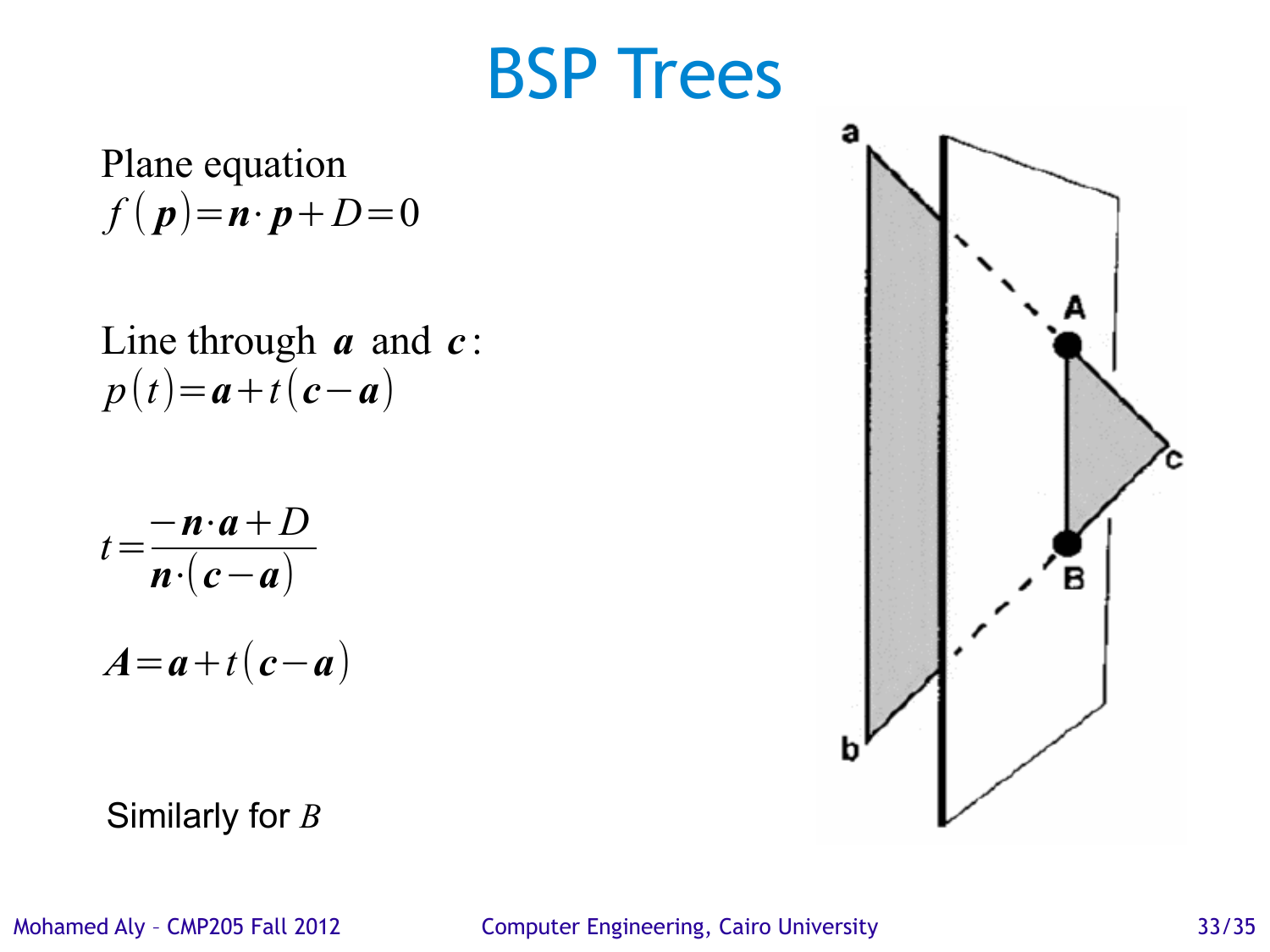

### Which tree is better ? How do we find the *best* tree?

Mohamed Aly – CMP205 Fall 2012 Computer Engineering, Cairo University 34/35